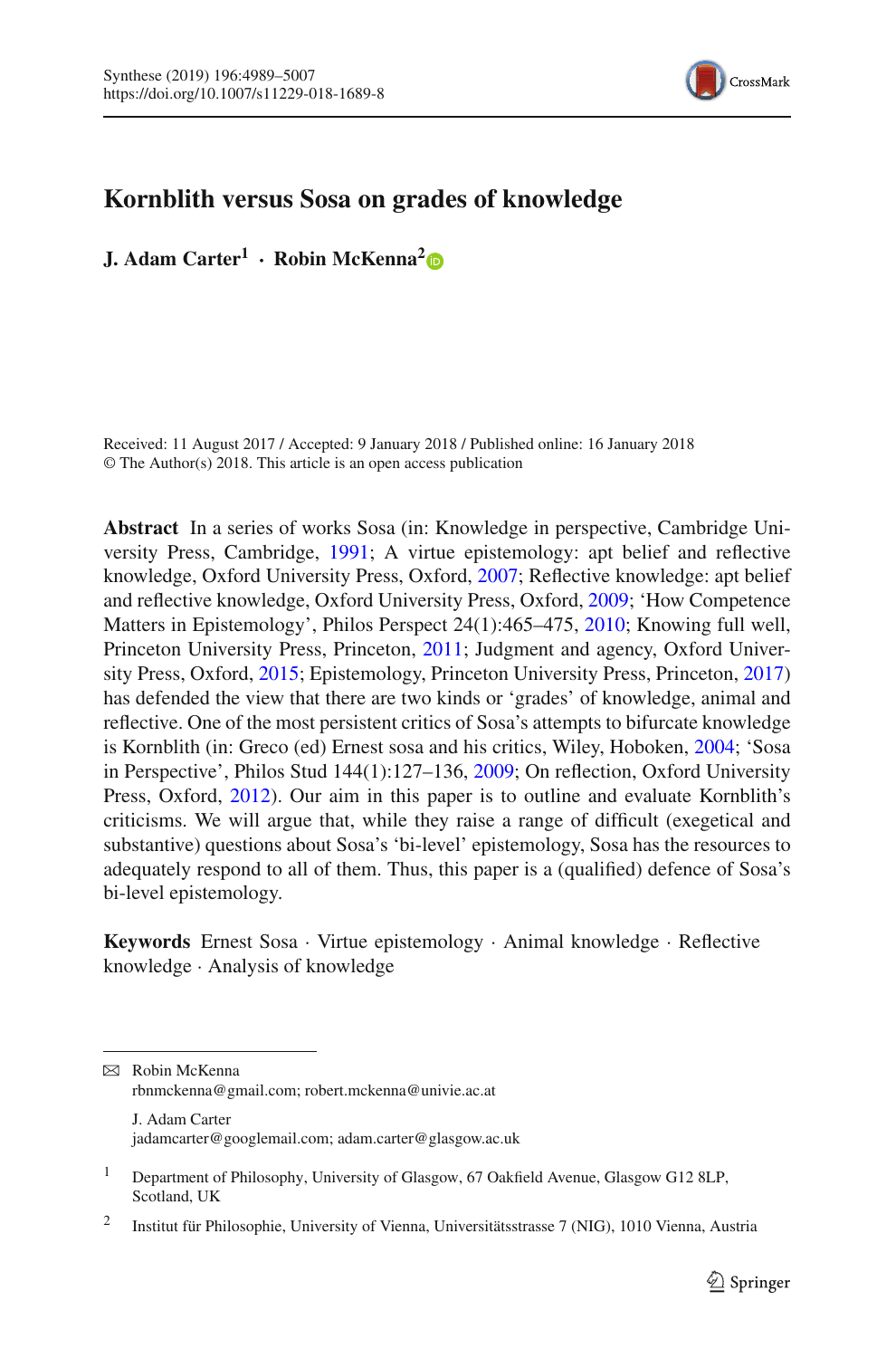## **1 Introductory remarks**

In a series of works Ernest Sosa (see Sos[a](#page-17-0) [1991,](#page-17-0) [2007,](#page-17-1) [2009](#page-17-2), [2010,](#page-17-3) [2011](#page-17-4), [2015](#page-17-5), [2017\)](#page-17-6) has defended the view that there are two kinds or 'grades' of knowledge, animal and reflective. Put roughly, Sosa holds that one has animal knowledge that p iff one truly believes that p as the result of one's exercising a reliable competence, whereas one has reflective knowledge that p iff one has (a) animal knowledge that p; and (b) achieved a perspective on one's first-order belief from which one can see it as reliably produced and fitting into a broader network of first-order beliefs. One of the most persistent critics of Sosa's attempts to bifurcate knowledge is Hilary Kornblith (see Kornblit[h](#page-17-7) [2004,](#page-17-7) [2009,](#page-17-8) [2012](#page-17-9)). Our aim in this paper is to outline and evaluate Kornblith's criticisms. We will argue that, while they raise a range of difficult (exegetical and substantive) questions about Sosa's 'bi-level' epistemology, Sosa has the resources to adequately respond to all of them. Thus, this paper is a (qualified) defence of Sosa's bi-level epistemology.

## **2 Sosa on grades of knowledge**

In this section we will start by outlining the contours of Sosa's reflective/animal knowledge distinction. We will then articulate three conditions that Sosa's distinction must meet if it is to be adequate.

While Sosa's distinction has retained the same broad shape over the years, the details have varied in interesting ways. We will highlight three 'stages' in its development, which we draw on in the rest of our discussion. As we will see in §4, the most recent stage represents a significant improvement on the previous versions. In the first stage (see Sos[a](#page-17-0) [1991](#page-17-0)), Sosa puts the distinction like this:

One has *animal knowledge* about one's environment, one's past, and one's own experience if one's judgments and beliefs about these are direct responses to their impact—e.g. through perception or memory—with little or no benefit of reflection or understanding.

One has *reflective knowledge* if one's judgment or belief manifests not only such direct response to the fact known but also understanding of its place in a wider whole that includes one's belief and knowledge of it and how these come about (1991, p. 240).

One has animal knowledge that p iff one has a competently produced true belief that p. Reflective knowledge differs from animal knowledge in that it requires an understanding of the process that produced one's belief, and of how it fits into a broader network of beliefs. Note that by "understanding" Sosa means more *animal* knowledge.<sup>[1](#page-1-0)</sup> One has reflective knowledge that p iff one has (a) animal knowledge that p, and, (b) animal knowledge of how one's belief came about and of how it fits into a broader network of beliefs.

<span id="page-1-0"></span><sup>&</sup>lt;sup>1</sup> This is essentially Sosa's solution to the problem of epistemic circularity, which he attributes to Descartes (see Sos[a](#page-17-10) [1997\)](#page-17-10).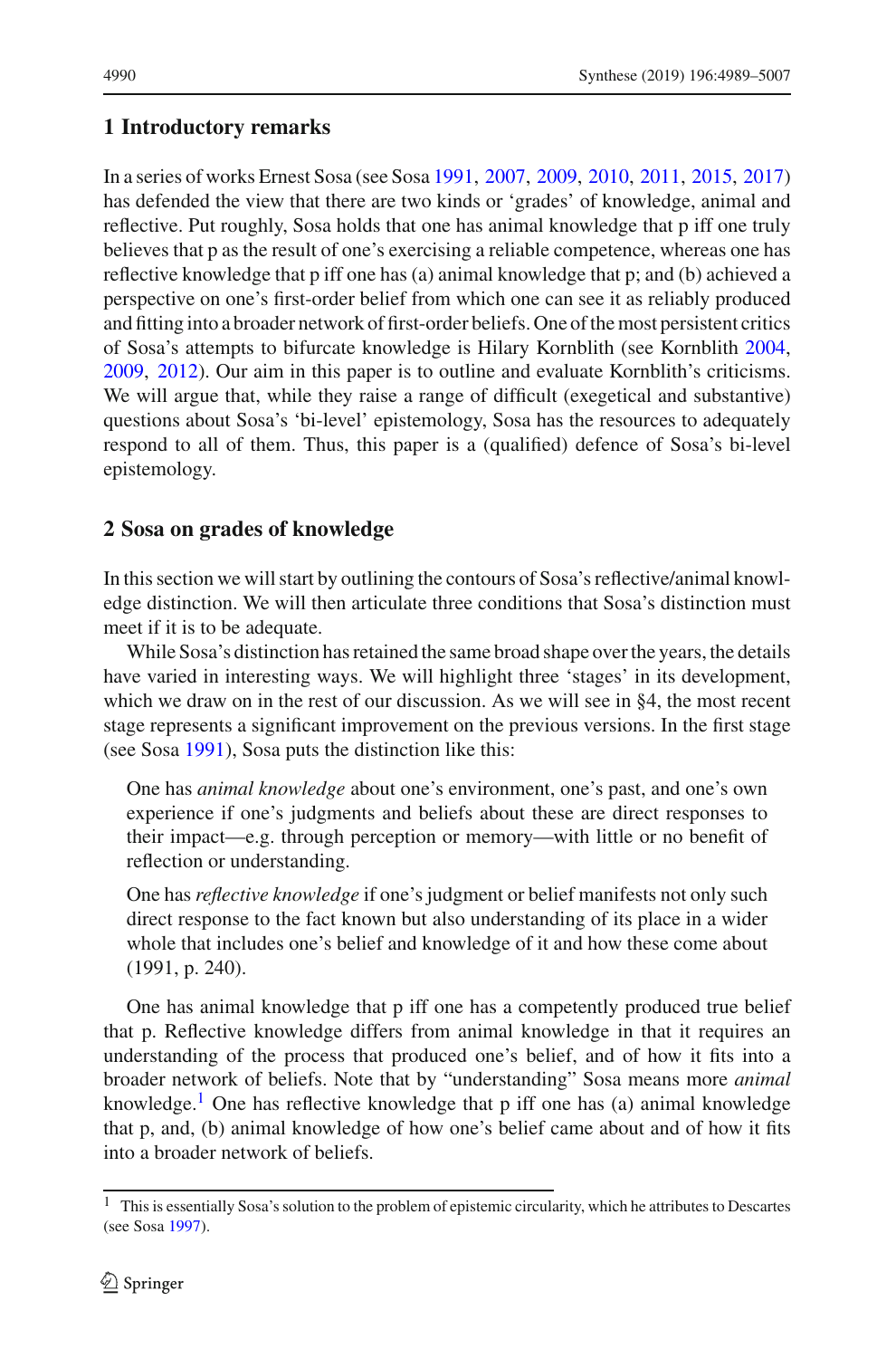In the second stage (see Sos[a](#page-17-1) [2007,](#page-17-1) [2009\)](#page-17-2), Sosa introduced some now-familiar terminology:

We can distinguish between a belief's accuracy, i.e., its truth; its adroitness, i.e., its manifesting epistemic virtue or competence; and its aptness, i.e., its being true *because* competent. Animal knowledge is essentially apt belief (2007, pp. 23–24).

Reflective knowledge goes beyond animal knowledge, and requires also an apt apprehension that the object-level perceptual belief is apt. What competence might a believer exercise in gaining such meta-apprehension? It would have to be a competence enabling him to size up the appropriateness of the conditions (2007, p. 108).

There are important differences between this account and Sosa's earlier account. Sosa thinks of beliefs as a species of performance,<sup>2</sup> and any performance with an aim can be evaluated along three dimensions:

- (i) whether it is *accurate* (whether it attains its aim),
- (ii) whether it is *adroit* (whether it manifests competence),
- (iii) whether the success is accurate because adroit (whether it is *apt*).

Diana, a highly skilled archer, fires a shot at a target. The shot is accurate if it hits the target, adroit if it manifests Diana's archery competence, and apt if it hits the target because it manifests Diana's archery competence, rather than because (say) a gust of wind blew it off course before another gust blew it back on course. Similarly, a belief is apt iff it achieves its aim (truth) because of an exercise of an epistemic competence. Sosa's account of aptness builds in that the success (achieving the aim) must be sufficiently attributable to the exercise of the relevant competence. These differences apply at the level of animal and reflective knowledge. Thus, one has animal knowledge (that p) iff one has a true belief (that p) that is sufficiently creditable to the relevant epistemic competence, and one has reflective knowledge (that p) iff one has (a) animal knowledge (that p), and, (b) true beliefs about how one's belief that p came about (and about how it fits into a broader network of beliefs) that themselves are sufficiently creditable to a 'meta-competence' (a competence in evaluating one's first-order competences).

In the third stage (see Sos[a](#page-17-3) [2010](#page-17-3), [2011,](#page-17-4) [2015](#page-17-5)), Sosa introduces the idea of *knowing full well*. The picture at the level of animal knowledge is much the same. The crucial difference is at the level of reflective knowledge (or 'knowing full well').<sup>[3](#page-2-1)</sup> While the view is complex, the basic idea is that reflective knowledge (that p) is not just the conjunction of apt and meta-apt belief (that p). Rather, one has reflective knowledge only if one's apt belief is *guided* by one's meta-apt belief.

<span id="page-2-0"></span><sup>2</sup> For discussion of Sosa's 'performance epistemology' see the essays in Fernande[z](#page-17-11) [\(2016\)](#page-17-11).

<span id="page-2-1"></span><sup>&</sup>lt;sup>3</sup> Following Sosa's own practice, we often won't distinguish between reflective knowledge and knowing full well. His considered view is that knowing full well is the 'best' sort of reflective knowledge, and the central distinction is really between knowing full well and animal knowledge, not reflective knowledge and animal knowledge (see e.g. 2015, p. 75).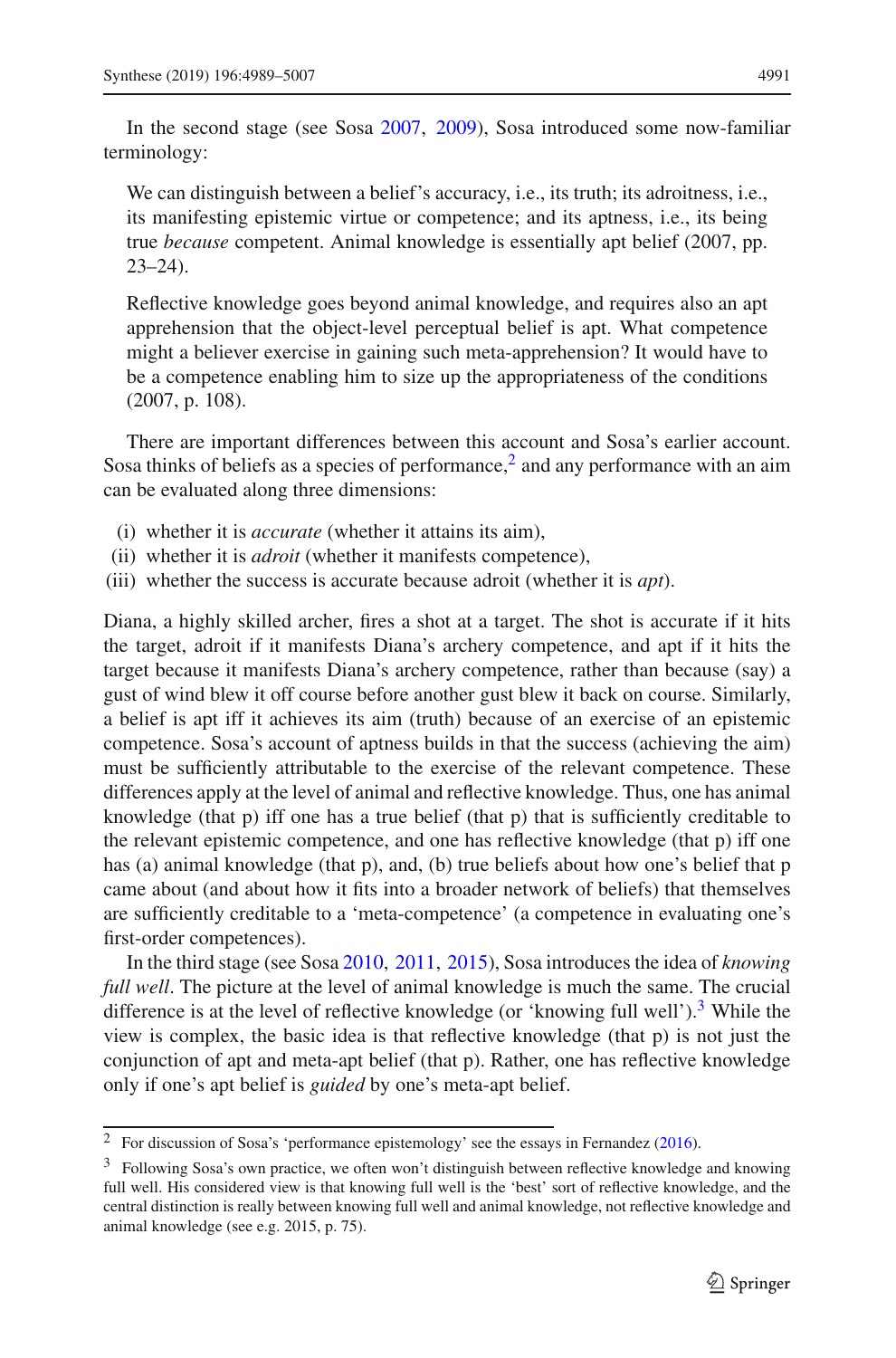Because it is important to understand this idea of guidance for what follows, we will give a quick explanation of it. Consider performances in general. Diana takes an archery shot and hits the selected target. We can evaluate her archery performance on two levels. On the first level, we can evaluate it for aptness. Her shot was apt iff it hit the target in a way that is sufficiently creditable to her archery competence. On the second level, we can evaluate it in terms of whether the shot's aptness is sufficiently creditable to a 'meta-competence' in selecting when to shoot. Sosa's idea is that her shot was successful on this level iff this meta-competence (rather than, say, a coin-flip or some other unreliable process for selecting shots) guided her selection of the shot and the broader process which led to its subsequent success. Similarly, we can evaluate beliefs on two levels. Helen stands in front of a tree and forms the belief that there is a tree. On the first level, we can evaluate her belief for aptness. The belief is apt iff its truth is sufficiently creditable to the relevant epistemic competence. On the second level, we can evaluate it in terms of whether its aptness is sufficiently creditable to a 'meta-competence' in evaluating her first-order epistemic competences. Again, Sosa's idea is that her belief was successful on this level iff this meta-competence guided her forming of the first-order belief and the broader process that led to its subsequent success[.4](#page-3-0)

In summary: Sosa holds that animal knowledge (that p) is just apt belief (that p). What reflective knowledge requires has changed over the years. In his most recent work, reflective knowledge is animal knowledge (apt belief) that is guided by a metacompetence, that is, a competence in evaluating the likelihood of success via one's first-order competences. When one has apt belief that is guided in this way, one knows full well.

Turning now to the adequacy conditions, we think that Sosa's reflective/animal knowledge distinction must do three things:

*Epistemological adequacy*: It must be part of a plausible more general epistemological picture.

*Non-triviality*: It must not boil down to a familiar distinction, such as the distinction between first-order knowledge (knowing that p) and second-order knowledge (knowing that you know that p).

*Non-arbitrariness*: It must be worth drawing.

We will briefly motivate each condition. First, some of Sosa's formulations give the impression that the distinction between animal and reflective knowledge is similar to (or even identical with) the distinction between first- and second-order knowledge. But we hardly need to invoke a distinction between reflective and animal knowledge here, because we already have a perfectly good distinction between first-order and secondorder knowledge—one that has been extensively discussed in epistemology (including

<span id="page-3-0"></span>Put roughly, the exercise of one's first-order epistemic competences is guided by the relevant metacompetences just in case one manifests the right kind of sensitivity to defeaters. One must, for instance, treat reasons to worry about the reliability of the relevant first-order competence to be reasons to worry about the beliefs one forms through exercising it.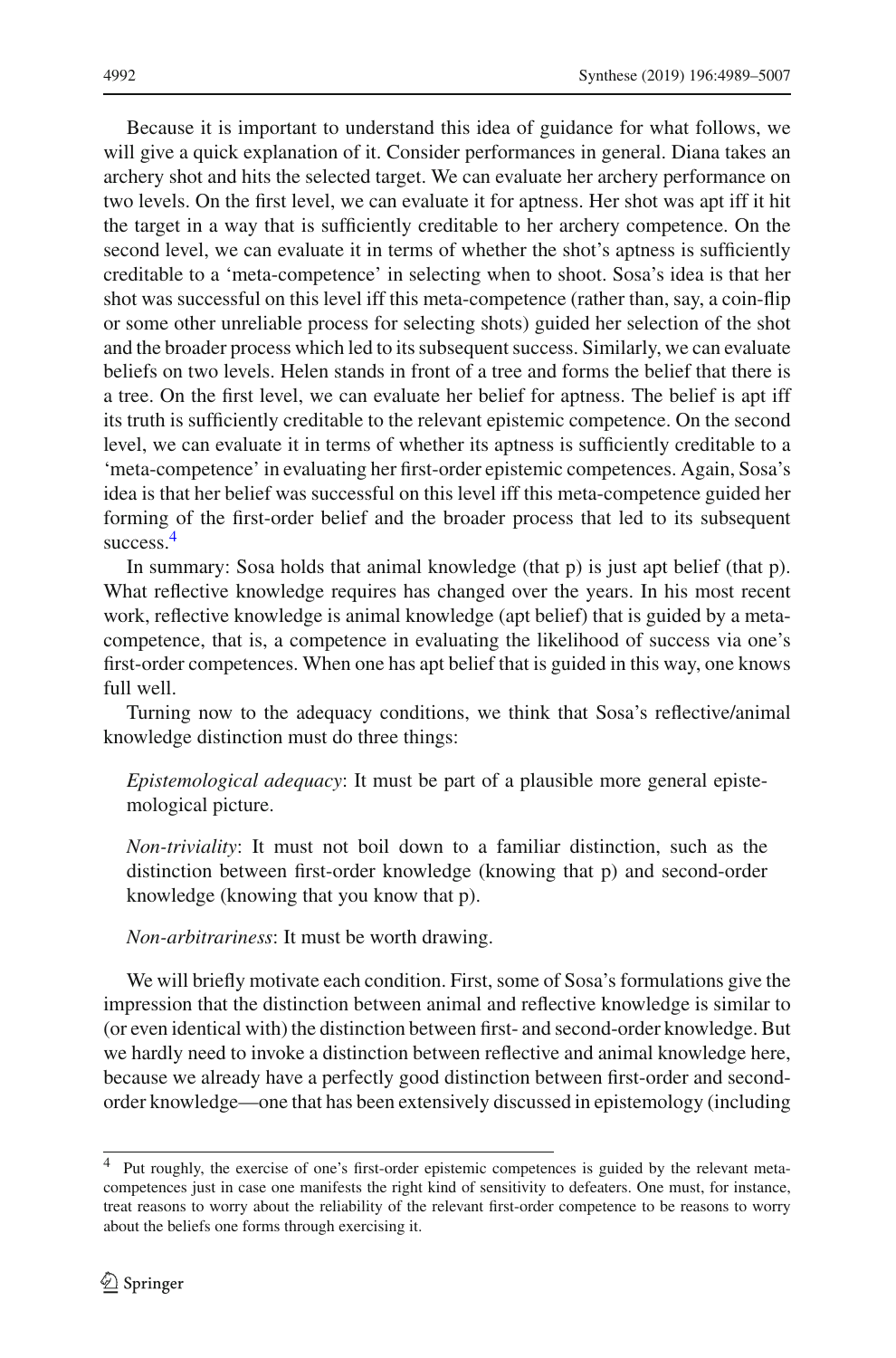formal epistemology) and in game theory.<sup>[5](#page-4-0)</sup> So, impressions notwithstanding, Sosa's distinction can't just boil down to the distinction between first- and second-order knowledge.

Second, there are vast *bodies* of knowledge that humans can have which animals can't. Consider scientific knowledge, higher mathematics, or knowledge about the epistemic status of our beliefs (we are assuming that animals are incapable of forming second-order mental states). But we don't need to invoke a distinction between human and animal knowledge to explain the fact that animals lack scientific or mathematical knowledge, or can't have second-order knowledge.

Finally, as for *non-arbitrariness*, while it is hard to say anything precise about when a distinction is worth drawing, it is clearly important that the reflective/animal knowledge distinction be worth drawing. Consider some distinctions that don't seem worth drawing:

- (i) Knowledge obtained on weekdays versus knowledge obtained on the weekend.
- (ii) Knowledge obtained in Europe versus knowledge obtained outside of Europe.
- (iii) Knowledge about redness versus knowledge not about redness.
- (iv) Knowledge obtained by people with low IQs versus knowledge attained by people with high IQs

There are conceivable theoretical purposes that could lead one to make these distinctions, but to show that one's theoretical purposes require them would be a tough task, and one can always question the value of the theoretical purpose.

We are going to argue that Sosa's reflective/animal knowledge distinction satisfies all three conditions. We start with the first condition.

### **3 The first condition: fake barn Cases**

The first adequacy condition is that Sosa's distinction must be part of a plausible more general epistemological picture. Evaluating the plausibility of Sosa's epistemological picture is an extensive task, and we can't speak to all aspects of his view here. We focus on an objection from Kornblit[h](#page-17-8) [\(2009](#page-17-8)) which, if sound, spells serious trouble for Sosa. Put briefly, Sosa holds that subjects have animal knowledge in fake barn cases, but denies that they have reflective knowledge. Thus, he thinks his account can 'split the difference' between any inclination we have to say that subjects in fake barn cases know and the inclination we have to deny that they know.<sup>[6](#page-4-1)</sup> Kornblith's complaint is that this asymmetric treatment of fake barn cases is unmotivated. Sosa has to either accept that there isn't animal knowledge in fake barn cases, or accept that there is both animal and reflective knowledge. We think that both horns of this dilemma are unpalatable. But we are going to argue that the dilemma doesn't arise in the first place because

<span id="page-4-0"></span> $5$  For discussio[n](#page-16-0) (and criticism) of the KK principle in epistemology see Alston [\(1980\)](#page-16-0), Grec[o](#page-17-12) [\(2014](#page-17-12)) and Williamso[n](#page-18-0) [\(2000\)](#page-18-0). For discussion in formal epistemology see Hintikk[a](#page-17-13) [\(1962](#page-17-13)). For game theory see Lewi[s](#page-17-14) [\(1969](#page-17-14)).

<span id="page-4-1"></span><sup>&</sup>lt;sup>6</sup> Recent experimental work has cast doubt on the received view that knowledge should not be attributed to subjects in fake barn cases (see Blouw et al[.](#page-16-1) [\(2017\)](#page-16-1), Colaco et al[.](#page-17-15) [\(2014](#page-17-15)), Turri et al[.](#page-18-1) [\(2015](#page-18-1)) and Turr[i](#page-17-16) [\(2017](#page-17-16))). While this raises important questions, we don't think it helps Sosa in the present context.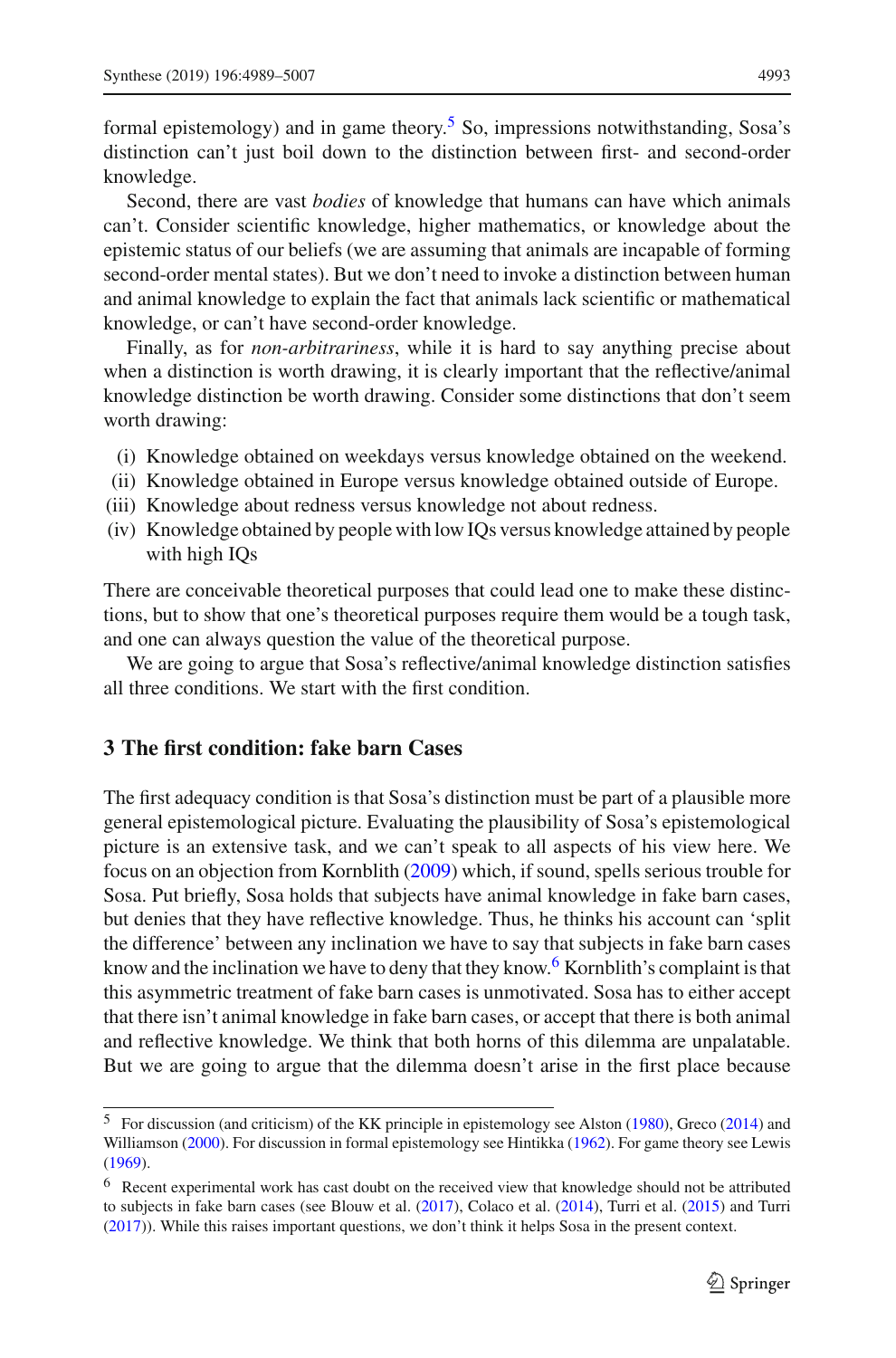Sosa's asymmetric treatment of fake barn cases can be motivated. Thus, Kornblith's objection fails.

We can start with Sosa's treatment of fake barn cases. Consider a standard fake barn case:

fake barns: Using his reliable perceptual faculties, Barney non-inferentially forms a true belief that the object in front of him is a barn. Barney is indeed looking at a barn. Unbeknownst to Barney, however, he is in an epistemically unfriendly environment when it comes to making observations of this sort, since most objects that look like barns in these parts are in fact barn façades.<sup>7</sup>

Whether Barney has animal or reflective knowledge depends on whether the relevant beliefs are (a) true (b) manifest the relevant (meta-)competences (c) their truth is sufficiently creditable to these (meta-)competences. On Sosa's view, competences are *dispositions*, and dispositions are comprised of three aspects: seat, shape and situation. Here's Sosa explaining these three components with reference to driving competence:

With regard to driving competence (or ability), for example, we can distinguish between (a) the innermost driving competence: that is, the structural seat in one's brain, nervous system, and body, which the driver retains even while asleep or drunk, (b) the fuller inner competence, which requires also that one be in proper shape, i.e., awake, sober, alert, etc., and (c) the complete competence or ability to drive well and safely, which requires also that one be situated with control of a vehicle, along with appropriate road conditions pertaining to the surface, the lighting, etc. The complete competence is thus an SSS (or a SeShSi) competence (2015, p. 96).

Sosa allows that the shape or situation components may hold even though they *could easily have not held*. One can manifest one's driving competence even though one could easily have been drunk, or could easily have been sitting in a broken car. The 'modal fragility' of one's shape and situation need not prevent one from manifesting the relevant competence provided one actually *is* in good enough shape and appropriately situated.

This furnishes a simple explanation why Barney has animal knowledge. His belief is (a) true, (b) manifests the relevant perceptual competence and  $(c)$  its truth is sufficiently creditable to this perceptual competence. Of course, Barney's belief could easily have been false; he could easily have been standing in front of a fake barn. But, because the modal fragility of his situation need not prevent him from manifesting the relevant competence, the fact that he could very easily have been in a situation where he would not have been competent to spot a barn is irrelevant.

What about reflective knowledge? Sosa says this about a structurally similar case, where the 'kaleidoscope perceiver' believes the wall in front of them is red, and it is indeed red, but unbeknownst to him a 'jokester' is controlling both the colour of the

<span id="page-5-0"></span> $7$  This con[d](#page-17-17)ensed formulation is taken from Pritchard [\(2012](#page-17-17)). For the classic presentations of the case, see Gine[t](#page-17-18) [\(1975](#page-17-18)) and Goldma[n](#page-17-19) [\(1979](#page-17-19)).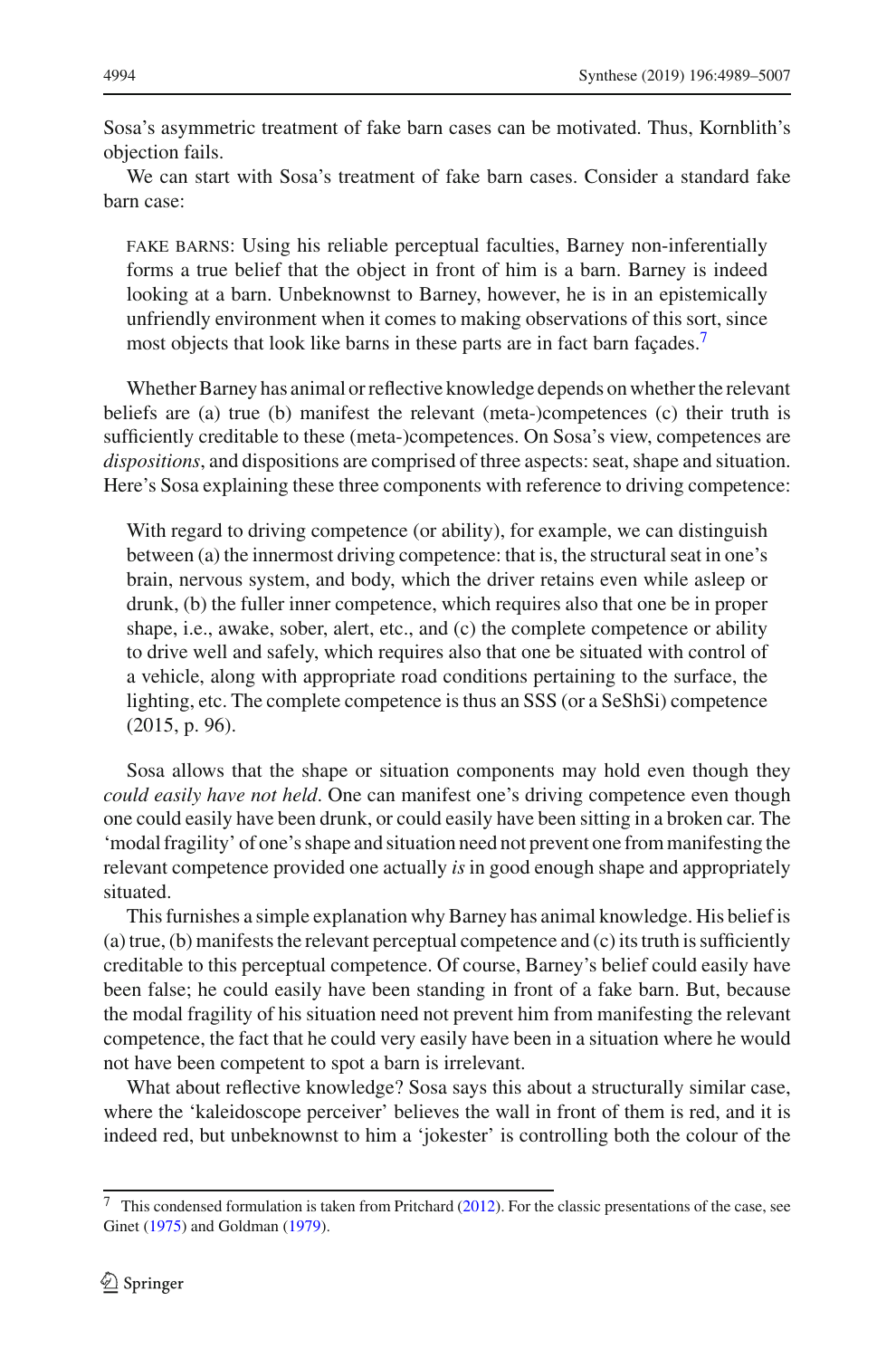wall and the lighting conditions, and so could easily have made it such that the wall was white but bathed in red light:

If the kaleidoscope perceiver's meta-competence is to yield knowledge, therefore, it must not be excessively liable to yield a falsehood when exercised in its appropriate conditions. Given the jokester, however, this requirement is not met, since too easily then might the perceiver have been misled in trusting the conditions to be appropriate in that default way. The kaleidoscope perceiver has animal knowledge but lacks reflective knowledge. He has apt belief simpliciter, but lacks apt belief aptly presumed to be apt (2007, p. 109).

This suggests that one has reflective knowledge (that p) only if the relevant metacompetence is not excessively likely to yield a false belief (about whether one has animal knowledge that p). At first sight, this is hard to square with what Sosa says about competences in general. As Kornblith [\(2009](#page-17-8), pp. 131–33) points out, one would think that, if the modal fragility of Barney's perceptual competence doesn't interfere with the aptness of his first-order belief, the modal fragility of Barney's meta-competence can't interfere with the meta-aptness of his second-order belief. That is, one would think that reasons for holding that the situation component of the first-order competence holds are also reasons for thinking that the situation component of the meta-competence holds. But, as we will argue, there is a principled reason for this differential treatment.

First, why think that the situation component holds at the first order? Sosa invites us to consider three cases that, in his view, stand or fall together. The first case is Barney; the second is Kyle (the hero of the kaleidoscope perceiver case, explained above); the third is Simone, whose situation he describes as follows:

Simone […] nears the end of her pilot training and each morning might, to all appearances, from her viewpoint, as easily be piloting in a simulator as in a real plane. When she happens to be really in flight, as she believes, can she know that she is? How could she, given that she might just as easily be in a simulator, with no way to tell the difference? (2017, p. 88).

According to Sosa, Barney, Kyle and Simone are to be treated symmetrically because:

- (i) all retain their relevant inner competence or skill (i.e., the seat of their competences)
- (ii) all are in good shape to exercise that competence
- (iii) each lacks (or is in danger of lacking) the situation required for the complete competence (Kyle might easily have seen the surface in red light, Simone might easily have been in the simulation and Barney might easily have seen a fake barn).

If we assume that all three cases should be diagnosed symmetrically, then we have two options. We can deny that any of these performances are apt, or we can hold that they are all apt. Sosa, in evaluating the first option, argues that it is intractably problematic, as it would commit us to a double standard in our evaluations. This is because: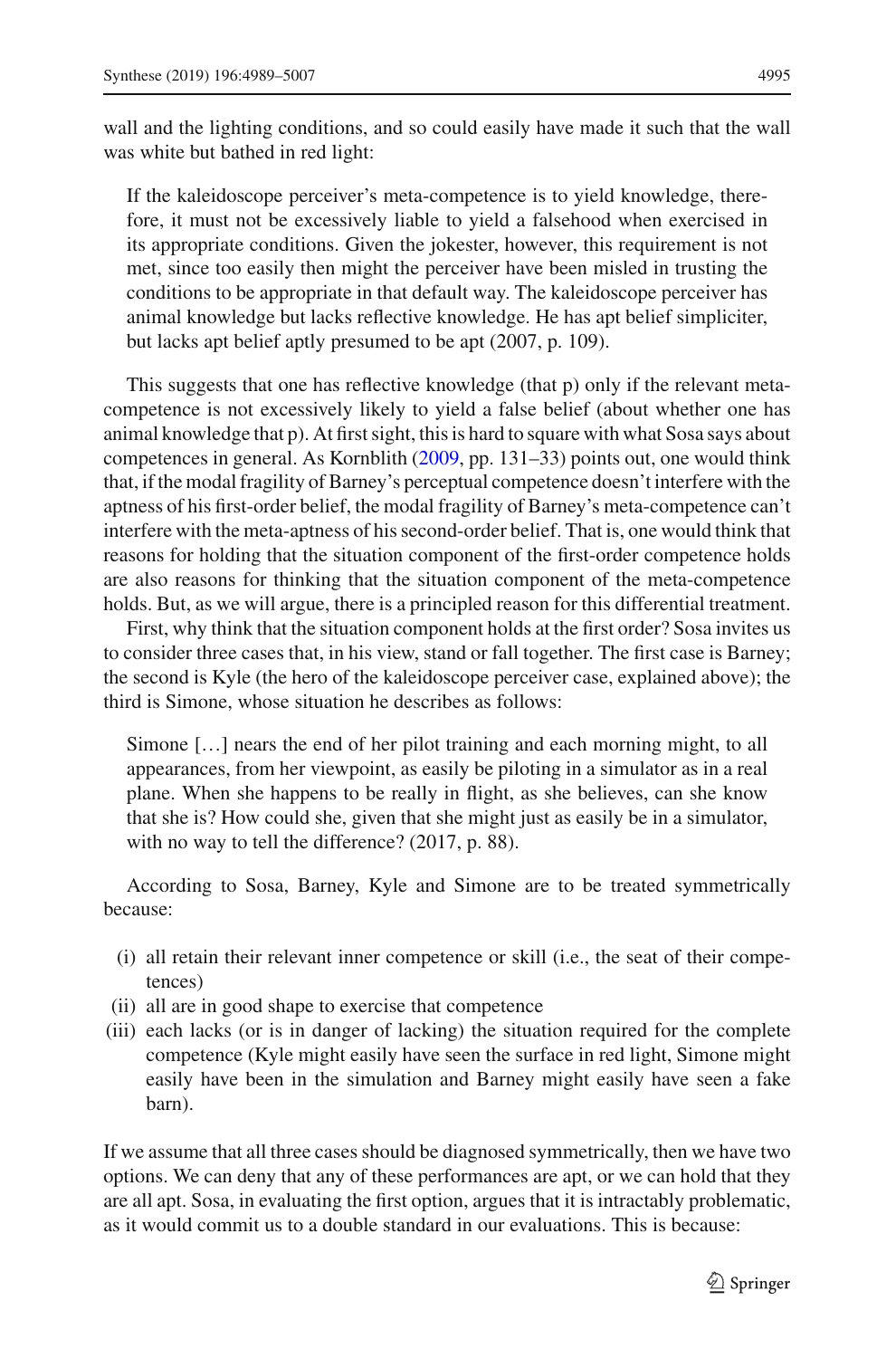we impose no such requirement on archers, pilot trainees, or athletes. A basketball player, for example, might be in an indoor venue where his shots are calmly apt, even though high winds would impair them in all nearby venues where he might easily have been shooting (2010, p. 469).

Sosa's argument is that, if we want to hold that Barney, Kyle and Simone fail to have apt beliefs—beliefs that are not attributable to the relevant first-order competences because of the modal closeness of error then, by parity of reasoning, we need to hold that the basketball player who might easily have been in a windy venue fails to shoot aptly. Because it is counterintuitive to deny that the basketball player's shots are apt, we shouldn't deny that Barney's, Kyle's and Simone's beliefs are apt.

Second, if one grants Sosa's assumption that all these cases need to be treated symmetrically, and so that the situation component holds at the first order, why then deny that it holds at the second order? This requires appreciating why a first-order competence can be present even when the relevant second-order competence is absent. This can be the case, Sosa says, if the subject is 'ill-placed to determine its presence', where the subject:

is ill-placed, even with the first-order competence present,*so long as there would be no signs of its absence*. It does not matter whether the competence is there or not on the first order. What matters is that the subject is unable to discern its presence or absence. Because this deprives him of the required competence on the second-order, he is inappropriately situated (2010, pp. 473–74).

So Barney, Kyle and Simone are ill-placed to determine whether their first-order competences are present because they are unable to discern their presence. The thought, then, is that exercising a first-order competence does not require an ability to discern its presence (or absence), whereas exercising a second-order competence requires an ability to discern the presence (or absence) of relevant first-order competences. While Sosa doesn't quite put it this way, we take this to fall out of the nature of second-order competences. A second-order competence is a competence in evaluating first-order competences, so exercising it requires a kind of sensitivity to whether one is in an appropriate situation for the exercise of one's first-order competence. Because firstorder competences aren't competences in evaluating other competences, there is no equivalent requirement on them.

Putting this all together, Barney has animal knowledge because he is in a situation in which he can exercise his perceptual competence, even though he could easily not have been. Barney lacks reflective knowledge because he is not in a situation in which he can exercise the relevant meta-competence. He is not in such a situation because he is unable to discern the presence of the relevant perceptual competence. While this account raises several questions, the asymmetrical treatment of animal and reflective knowledge is well-motivated within Sosa's framework. Thus, we—provisionally conclude that Sosa's account is epistemologically adequate.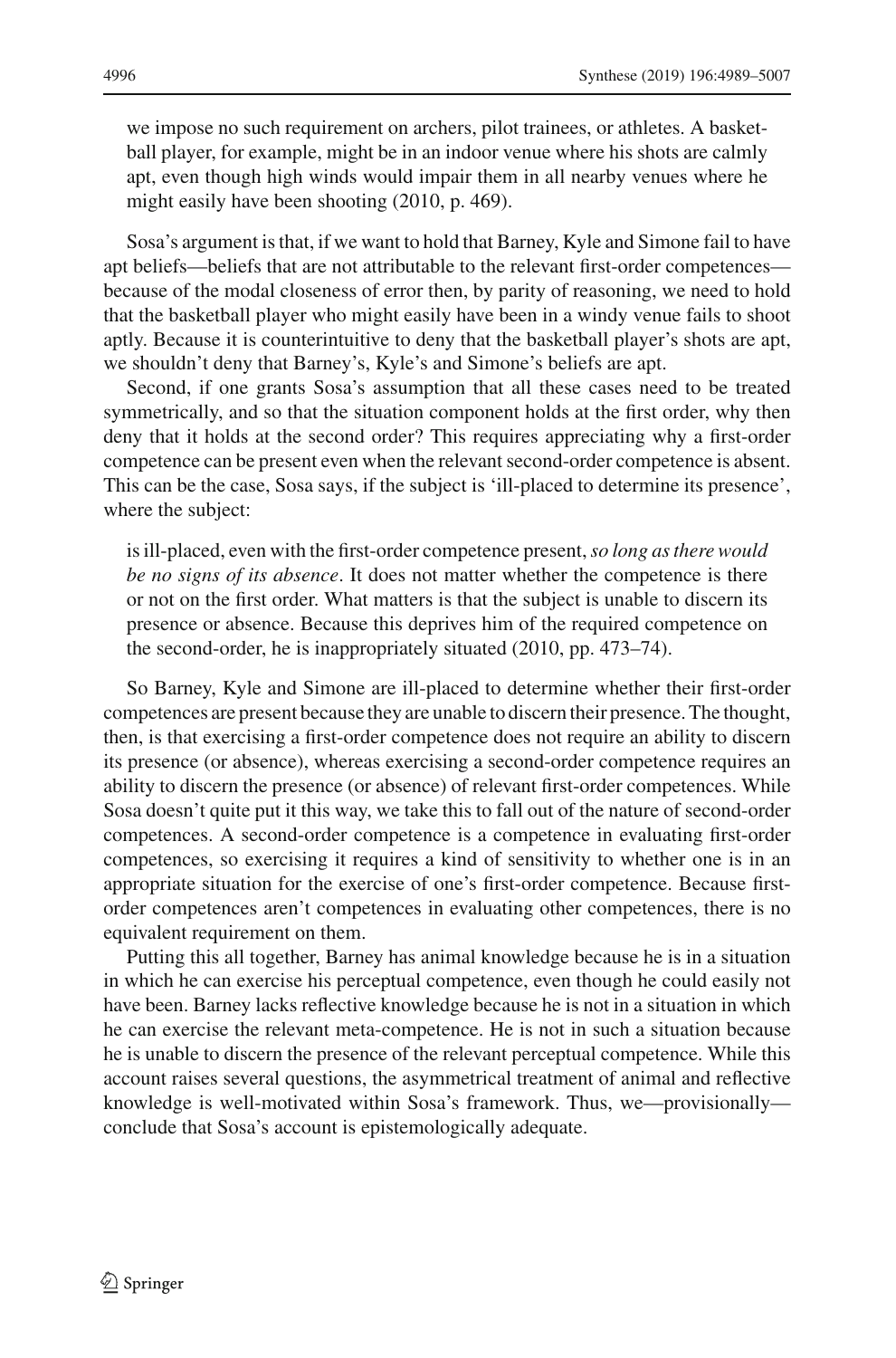## **4 The second condition: the KK principle**

The second adequacy condition is that Sosa's distinction can't just boil down to the familiar distinction between knowing that p (animal knowledge) and knowing that one knows that p (reflective knowledge). Here is Kornblith arguing that this adequacy condition is not met:

Sosa now defines animal knowledge as apt belief (roughly, reliably produced true belief), and reflective knowledge as 'apt belief aptly noted', i.e. true belief which is both reliably produced and also such that one has a reliably produced true belief that the first-order belief was reliably produced [see Sosa [\(2007](#page-17-1), pp. 34, 43, 98, 113)]. But this new definition of reflective knowledge is just animal knowledge twice over. It requires no knowledge (reflective or otherwise) of how one's first-order belief came about or its relationship to one's other beliefs (Kornblit[h](#page-17-9) [2012](#page-17-9), p. 15).

This worry is not without ground. Sosa sometimes says things like this:

If K represents animal knowledge and K+ reflective knowledge, then the basic idea may be represented thus:  $K+p \leftrightarrow KKp$  (2007, p. 32).

But, while some of the things that Sosa says may give the impression that reflective knowledge is just animal knowledge "twice over", this impression is, at best, misleading. To start, it is important to note that Sosa's considered view is not (and never has been) that one has reflective knowledge that p if one has animal knowledge that one has animal knowledge that p. One requires, in addition, *more* animal knowledge, for instance, about how the relevant first-order belief came about, or how it fits into a broader network of beliefs.

One might respond on behalf of Kornblith that, even if this is Sosa's considered view, there is still a sense in which reflective knowledge is just animal knowledge "twice over". It may be that reflective knowledge that p isn't just animal knowledge that one has animal knowledge that p. But it is just *more* animal knowledge. To sharpen this worry, compare Sosa's distinction with Russell's [\(1910](#page-17-20)) distinction between knowledge by acquaintance and knowledge by description. For Russell, this is a distinction between two different *epistemological kinds*. Knowledge by acquaintance is unmediated—as Russell puts it, it is a 'direct cognitive relation' (1910, p. 10[8](#page-8-0))—whereas knowledge by description involves at least one inferential step.<sup>8</sup> So the worry is that animal and reflective knowledge are of the same epistemological kind.

While this may be a problem for the earlier versions of the reflective/animal knowledge distinction, the most recent development in Sosa's view outlined in §1 block it. What Sosa calls 'knowing full well' is animal knowledge that is *guided* by further animal knowledge. It isn't enough to know full well (that p) that one has animal

<span id="page-8-0"></span><sup>&</sup>lt;sup>8</sup> Although Russell did not use this terminology, we might say that knowledge by acquaintance is an objectual knowledge relation, whereas knowledge by description is a propositional knowledge relation. For discussion of the epistemic features of objectual knowledge relations, see Bengson and Moffet[t](#page-16-2) [\(2011](#page-16-2)) and Bento[n](#page-16-3) [\(2017](#page-16-3)).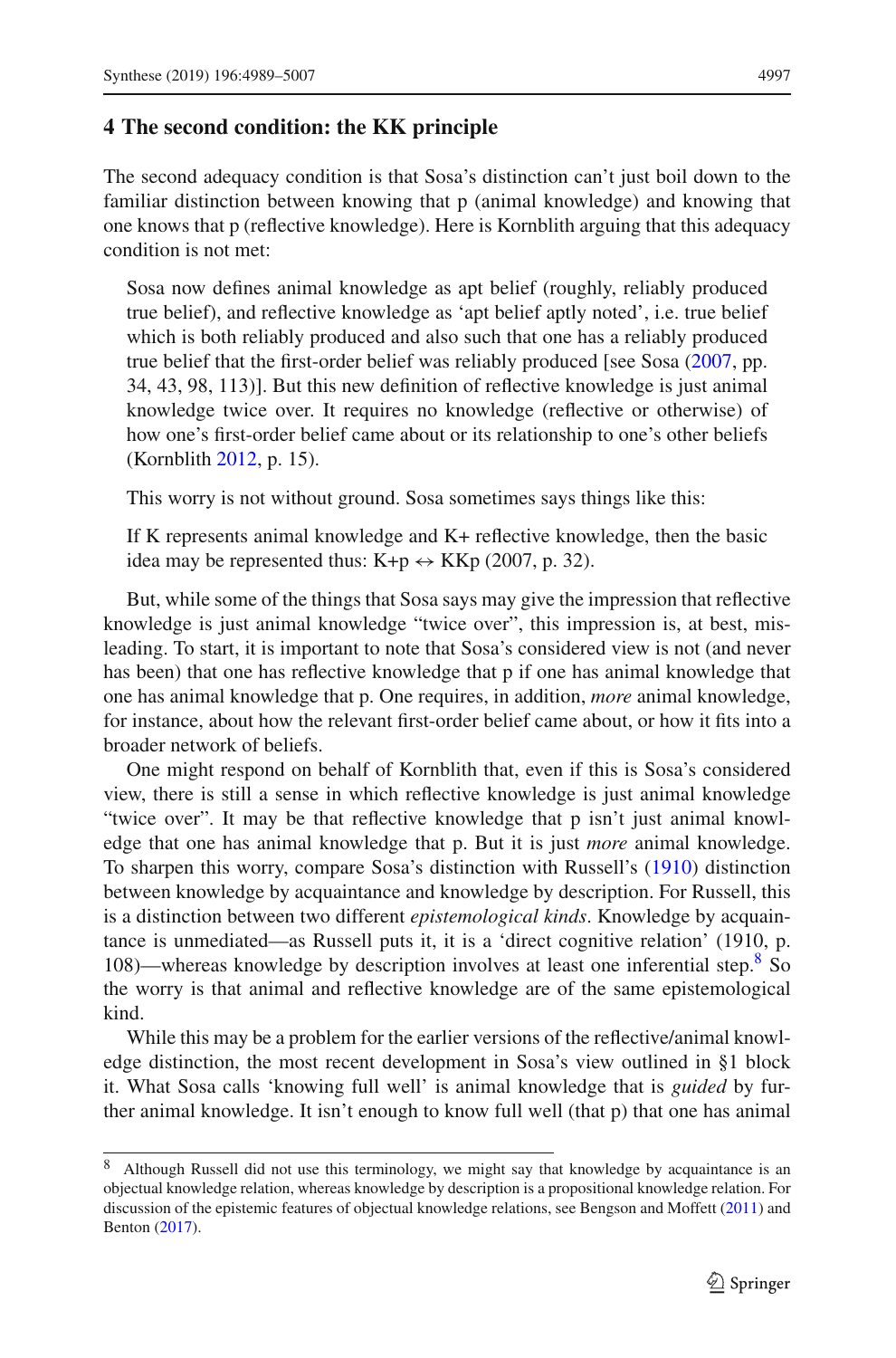knowledge that p plus animal knowledge about the reliability of the relevant first-order competences (or, for that matter, any other animal knowledge about the relevant firstorder competences). Rather, this extra animal knowledge must guide the process by which one arrived at the relevant first-order beliefs. Sosa's distinction between animal knowledge and knowing full well therefore marks a distinction between two different epistemological kinds. Animal knowledge is a sort of direct response to the facts that is neither mediated nor guided by any competence in evaluating one's first-order competences. Reflective knowledge is a response to the facts that is guided by these further competences. We conclude that, some misleading formulations notwithstanding, Sosa's picture satisfies the second adequacy condition.

### **5 The third condition: competences, value and anti-sceptical import**

The third and final adequacy condition is that the distinction must be *worth drawing*. In this section we look at three ways in which Sosa might argue that his distinction is worth drawing:

- (i) By appealing to the different *competences* involved in animal and reflective knowledge
- (ii) By appealing to a difference in *value* between animal and reflective knowledge
- (iii) By appealing to the special role of reflective knowledge in a viable anti-sceptical project.

We argue that, while (i) fails, both (ii) and (iii) can be defended. Thus, Sosa's account satisfies the final adequacy condition.<sup>9</sup>

### *First Way: Different Competences*

One might argue that the distinction between reflective and animal knowledge is worth drawing because they involve different skills (or, as Sosa would say, competences). Here is Timothy Perrine making this suggestion on behalf of Sosa:

For Sosa, knowledge is a kind of excellence [sic.] performance of a cognizer. Thus, for there to be two different kinds of knowledge, there would have to be two different kinds of skills that a cognizer can perform. But animal knowledge and reflective knowledge involve two different general kinds of skills that a cognizer can perform. (At the very least, Kornblith has given us no reason for thinking that they are not). So, Kornblith's challenge can be met: there is a reason for thinking that Sosa has identified *two different kinds of knowledge* (Perrin[e](#page-17-21) [2014](#page-17-21), p. 354)

<span id="page-9-0"></span><sup>&</sup>lt;sup>9</sup> We set aside a fourth way, which appeals to the idea that reflective knowledge is implicated in epistemic agency (see Sos[a](#page-17-2) [2009,](#page-17-2) p. 138). Kornblith has a simple response to this: there is no such thing as epistemic agency, only agency *simpliciter* (2012, pp. 31–34). We set this aside because the point of contention here is whether there is any need to posit an additional sort of agency, and this raises similar issues to those presently under discussion.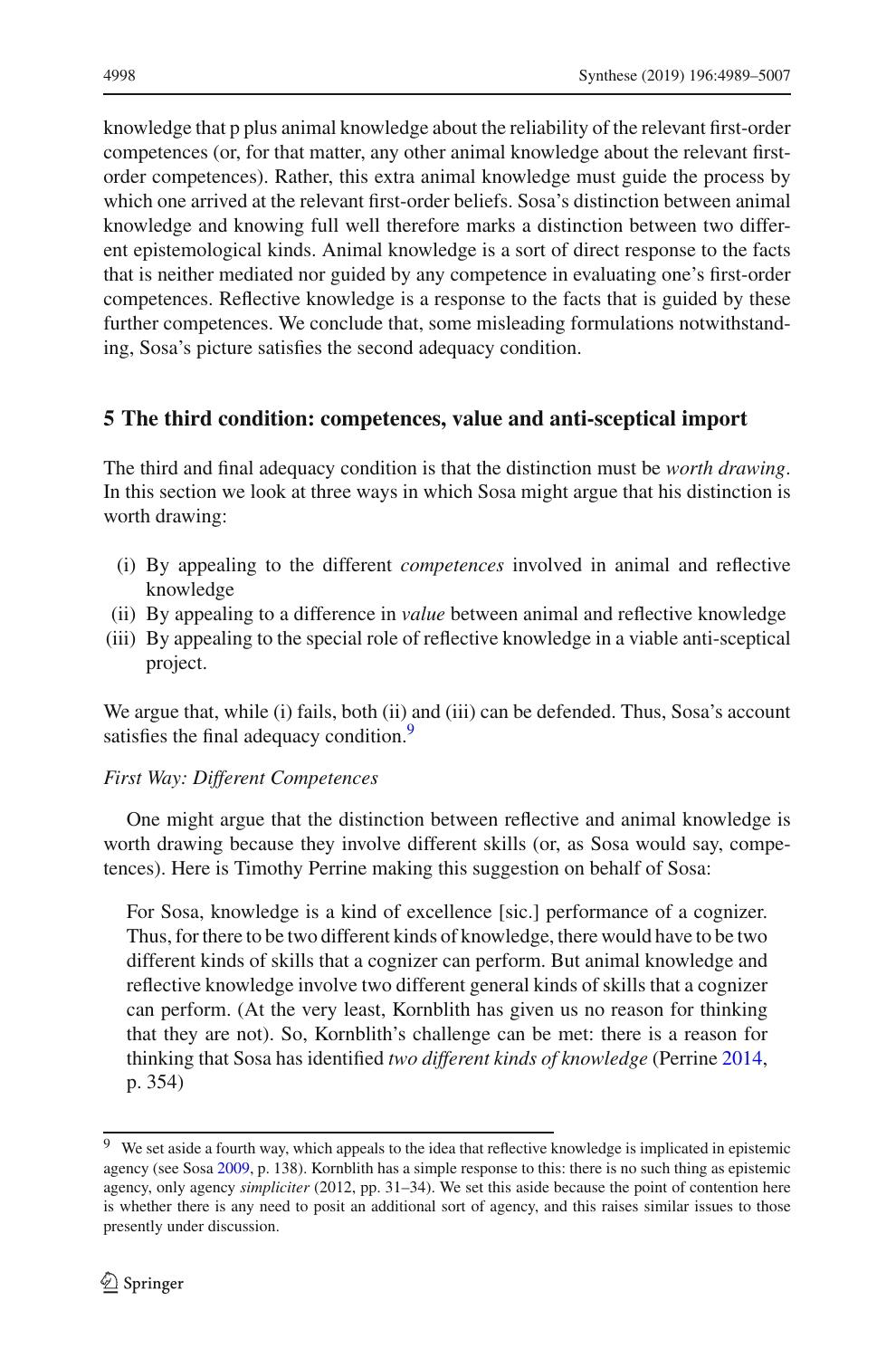The thought is that animal knowledge requires skilful use of one's perceptual and other basic faculties, whereas reflective knowledge requires skilful reflection.<sup>[10](#page-10-0)</sup>

The problem with this suggestion is that it faces a proliferation problem. If one can base a distinction between kinds of knowledge on a distinction between kinds of skills, one is going to have to countenance kinds of knowledge other than animal or reflective knowledge. Here is Kornblith making this point:

[S]o-called consultative knowledge is not a different kind of knowledge from non-consultative knowledge. Yes, in order to possess consultative knowledge, one must have gone through a certain process which the possessor of nonconsultative knowledge has not followed. But if this is a ground for drawing a distinction between different kinds of knowledge, then we will have as many different kinds of knowledge as there are processes of belief acquisition and retention. Surely this multiplies kinds of knowledge far beyond necessity (2012, p. 19).

Kornblith does over-state the point here. Perrine's claim is that there is a different kind of knowledge for every kind of*skill*, not that there is a different kind for every process of belief acquisition and retention. But, if reflective knowledge differs from animal knowledge because it requires skilful reflection rather than skilful use of one's perceptual faculties, then what Kornblith calls consultative knowledge—knowledge one gets from consulting with others—differs from animal knowledge because it requires skilful consultation. Of course, one could conclude that there are three kinds of knowledge: animal, reflective and consultative. But the simpler conclusion is that you can't base a distinction in kinds of knowledge on the fact that knowing can require the exercise of a range of different skills.

### *Second Way: Difference in Value*

One might instead argue that reflective knowledge differs from animal knowledge in that it is either more valuable than animal knowledge, or valuable in a different way to animal knowledge. Sosa suggests this in several places. For instance:

Since a direct response supplemented by such understanding would in general have a better chance of being right, reflective knowledge is better justified than corresponding animal knowledge (1991, p. 240).

What favors reflective over unreflective knowledge? Reflective acquisition of knowledge is, again, like attaining a prized objective guided by one's own intelligence, information, and deliberation; unreflective acquisition of knowledge is like lucking into some benefit in the dark (2009, p. 142).

Sosa is making two distinct claims here. The first is that reflective knowledge is more valuable than animal knowledge because reflecting on our beliefs makes them more reliable. The second is that reflective knowledge is more valuable than animal knowledge along a dimension other than truth. The thought is that reflective knowledge is a kind of success that is creditable to the knower in a way that animal knowledge

<span id="page-10-0"></span><sup>10</sup> For some recent developments of this point, see Mi and Ryan (forthcoming).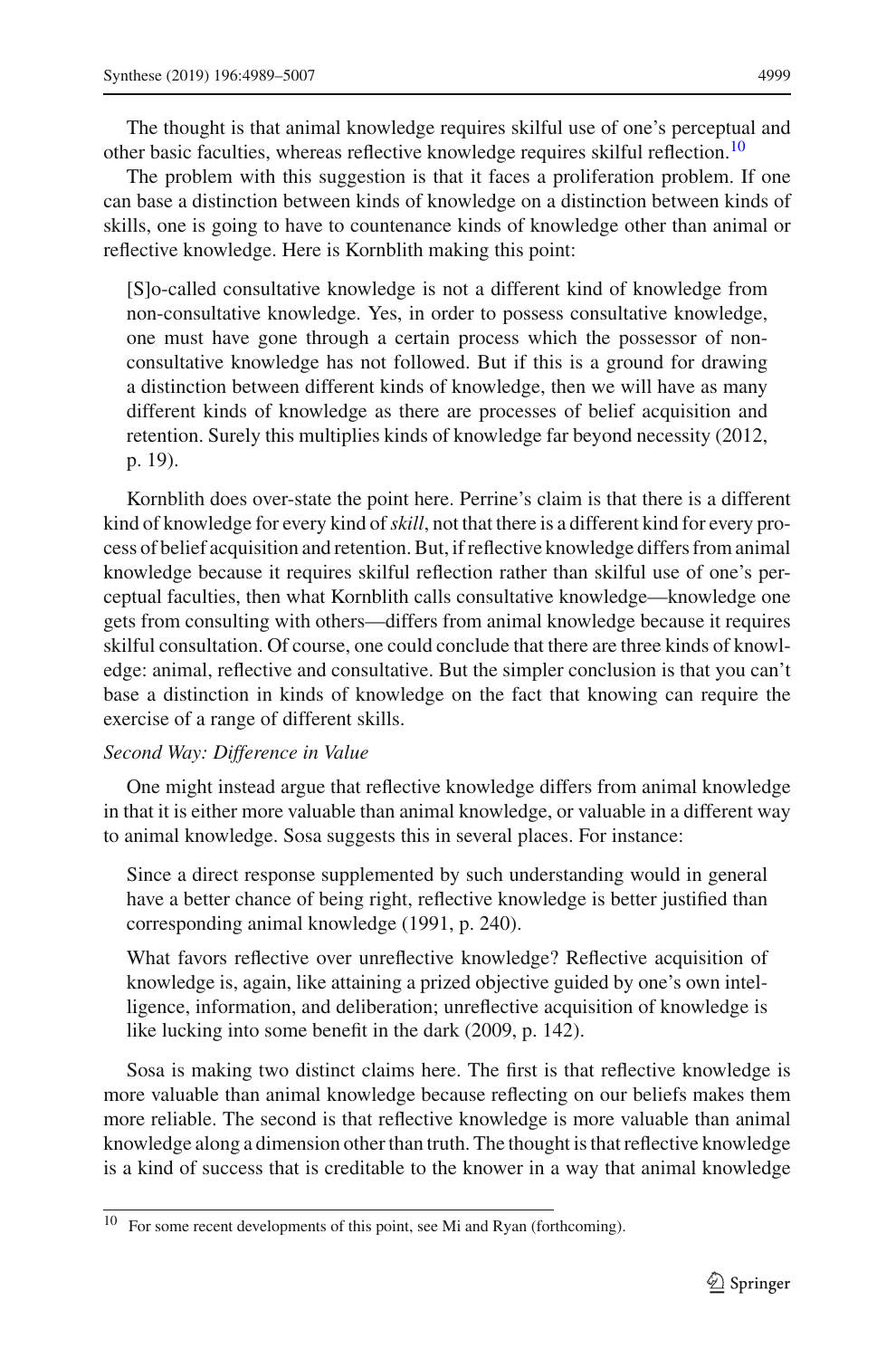is not.<sup>11</sup> If either claim is right, then there is a difference in value between reflective and animal knowledge. We will look at each claim in turn.

The first claim should be understood as the claim that reflection *generally* increases reliability, not as the claim that reflection *always* increases reliability. As Sos[a](#page-17-10) [\(1997\)](#page-17-10) notes when discussing Moore's [\(1959\)](#page-17-22) justification for the reliability of perception, even the best sort of reflection isn't going to promote reliability in a demon world where our first-order perceptual and other faculties are delivering us false beliefs *en masse.* Reflection on our first-order beliefs promotes reliability only when buttressing first-order competences that are themselves reliable as opposed to radically imperilled by deception. So: does reflection generally have a positive effect on the reliability of our beliefs (and if so, how)?

This matter is, as Kornblith rightly notes, subject to empirical refutation (or confirmation), and he offers some empirical evidence that he thinks shows that reflection does not generally increase reliability (see 2012, pp. 20–26). First, we are generally very bad at identifying the causes of our beliefs. Many of our belief-forming processes occur below the level of consciousness. Second, when we try to identify the relevant processes, we often make mistakes because our beliefs are often influenced by fac-tors we mistakenly treat as irrelevant.<sup>[12](#page-11-1)</sup> For instance, Kornblith discusses evidence that suggests that our judgments about the reliability and trustworthiness of politicians are influenced by the colours of their campaign materials in ways that can't be explained by political colour-coding (e.g. red  $=$  left wing). Third, when we reflect on our beliefs, we confidently and entirely mistakenly end up rationalising them rather than uncovering these problems. As Kornblith puts it:

In a large class of cases, the process of reflection is an exercise in selfcongratulation. It does nothing, however, in these important cases, to improve on the accuracy of our first-order beliefs (2012, p. 25).

Kornblith's claim is that the empirical evidence suggests that reflection generally fails to increase the reliability of our reasoning.<sup>[13](#page-11-2)</sup> One might hope that a little reflection

<span id="page-11-0"></span><sup>&</sup>lt;sup>11</sup> To make sense of this, consider archery. Compare two archers who are equally good when it comes to the actual practice of taking a shot but differ in that one is very competent at choosing when to exercise their archery skills whereas the other is not competent. There seems to be a sense in which the successes of the first archer are more valuable than the successes of the second. Their successes are in some sense more creditable to them.

<span id="page-11-1"></span><sup>&</sup>lt;sup>12</sup> See Tversky and Kahneman [\(1973](#page-18-2), [1975](#page-18-3)) for seminal discussions of the role of cognitive heuristics and biases in decision making. For discussion of the epistemological ramifications of the undetectability of such biases see Alfano [\(2012](#page-16-4), [2014\)](#page-16-5).

<span id="page-11-2"></span><sup>&</sup>lt;sup>13</sup> One potential line of reply, which we are setting aside for the present purposes, would be to dispute the *sense* of reflection that Kornblith is adverting to in this particular line of critique against Sosa. Kornblith is challenging the reliability of reflection, taken literally, and then by extension is calling into doubt the epistemic value of the reflective component of Sosa's reflective knowledge. One problem, however, is that reflective knowledge, for Sosa, needn't always involve *literal* reflection—viz., reflection that includes conscious awareness of one's own mental states. After all, for Sosa, some cases of reflective knowledge will be ones where one aptly *takes for granted* that one's first-order belief would be apt. This is a point Sosa emphasises in Sos[a](#page-17-1) [\(2007\)](#page-17-1) and elsewhere; it is important to his view because to insist that reflective knowledge requires actual conscious thought about one's own mental states would overintellectualize a kind of knowledge that Sosa thinks is actually rather widespread. Nonetheless,*some* reflective knowledge,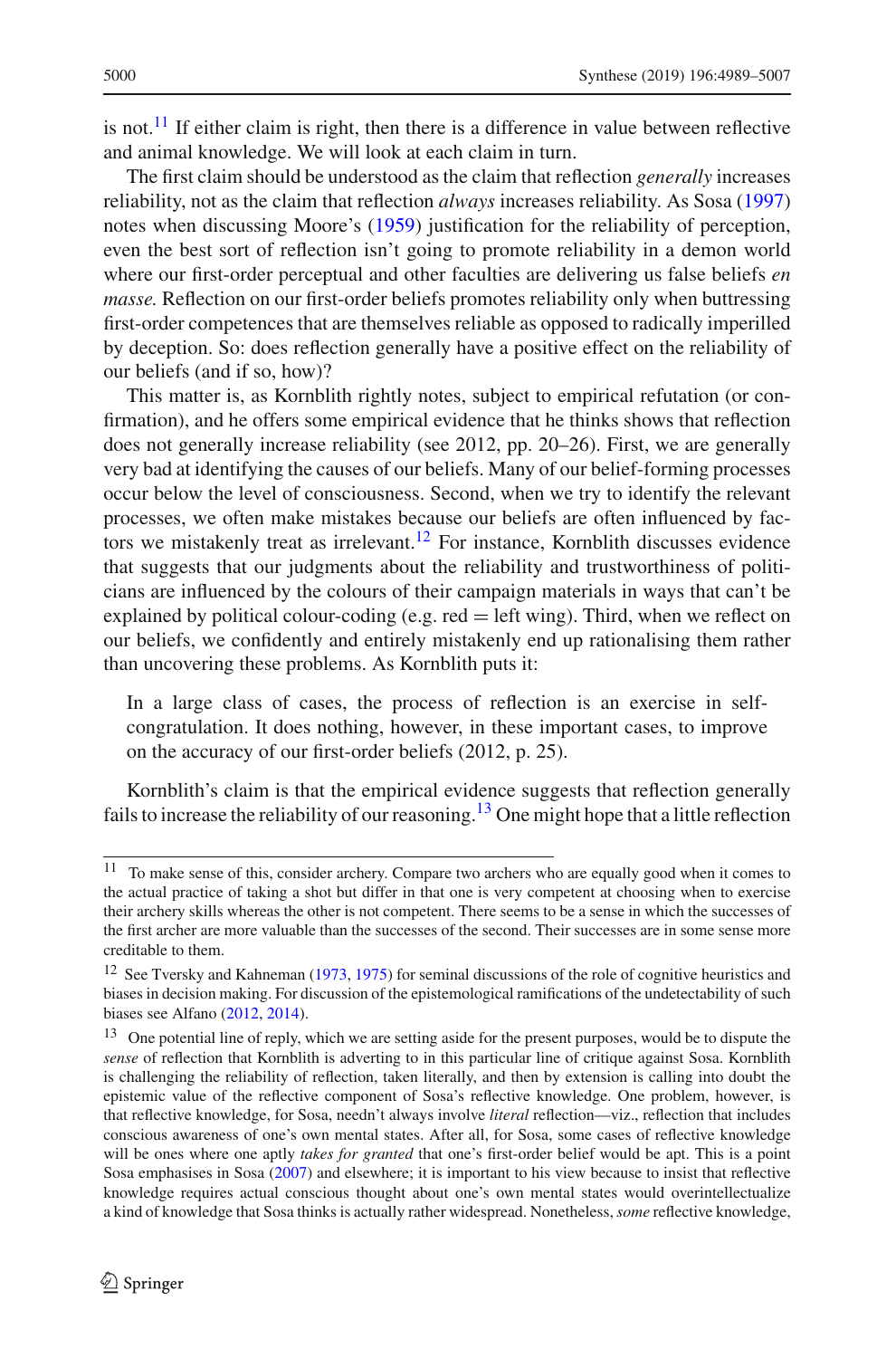will reveal that one's perceptions of politicians is influenced by irrelevant factors, but one would be wrong. It is fair to complain that Kornblith somewhat exaggerates the strength of the empirical evidence. Smithie[s](#page-17-23) [\(2016\)](#page-17-23) cites several examples of cases where reflection can and does increase the reliability of our reasoning:

- Logical reasoning: Gagné and Smith Jr. [\(1962](#page-17-24)) found that verbalisation had a positive effect on problem-solving.
- Moral reasoning: Small et al. [\(2007](#page-17-25)) found that deliberation prevented individuals from donating more to 'identifiable' victims (but did not lead to them donating more to 'statistical' victims).
- Emotion re[g](#page-17-26)ulation: Pennebaker and Chung [\(2011\)](#page-17-26) found that reflecting on traumatic personal experiences has benefits for physical and emotional well-being.

While more could be said here, we would suggest that the jury is out on the epistemic benefits of reflection. The best that can be said is that reflection sometimes has epistemic benefits. While this doesn't speak *against* Sosa, it hardly speaks in his favour. If the epistemic benefits of reflection are unclear, we can't base our epistemology on the presumption of such benefits. So we now turn to Sosa's second claim, which is that there is a special sort of value that attaches to reflective knowledge. Kornblith offers two objections here, which we call the *cognitive ideal argument* and the *conflicting aims argument*. The cognitive ideal argument proceeds as follows:

#### *Cognitive ideal argument*

- 1. If there is a special sort of epistemic value that attaches to reflective knowledge, then a maximally reliable and maximally unreflective agent would be epistemically suboptimal.
- 2. A maximally reliable and maximally unreflective agent is compatible with the cognitive ideal (viz., is not epistemically suboptimal).
- 3. Therefore, there is not a special sort of epistemic value that attaches to reflective knowledge.<sup>14</sup>

Premise (1) is surely true. But (2) is more problematic, for two reasons. First, one might think that a maximally reliable yet maximally unreflective individual must *ex hypothesi* not possess many or indeed any second-order truths that a maximally reliable and maximally reflective individual will have. Thus, unless second-order truths lack epistemic value entirely (which seems unlikely), it seems that the maximally reflective agent will be more epistemically optimal than the maximally unreflective agent. But then (2) must be false.

Second, it is at best contentious that epistemic optimality is secured by maximal reliability, even on a construal of maximal reliability where we suppose that one believes all truths. For one thing, as Jonathan Kvanvig [\(2003](#page-17-27)) argues, a cognitively ideal agent would possess maximal understanding, and it is contentious in epistemology

Footnote 13 continued

in Sosa's sense, does plausibly involve literal reflection, and so we are for the sake of argument engaging with Kornblith's objection directly.

<span id="page-12-0"></span><sup>&</sup>lt;sup>14</sup> See Kornblith [\(2012,](#page-17-9) pp. 26–34). This is our attempt to reconstruct his reasoning.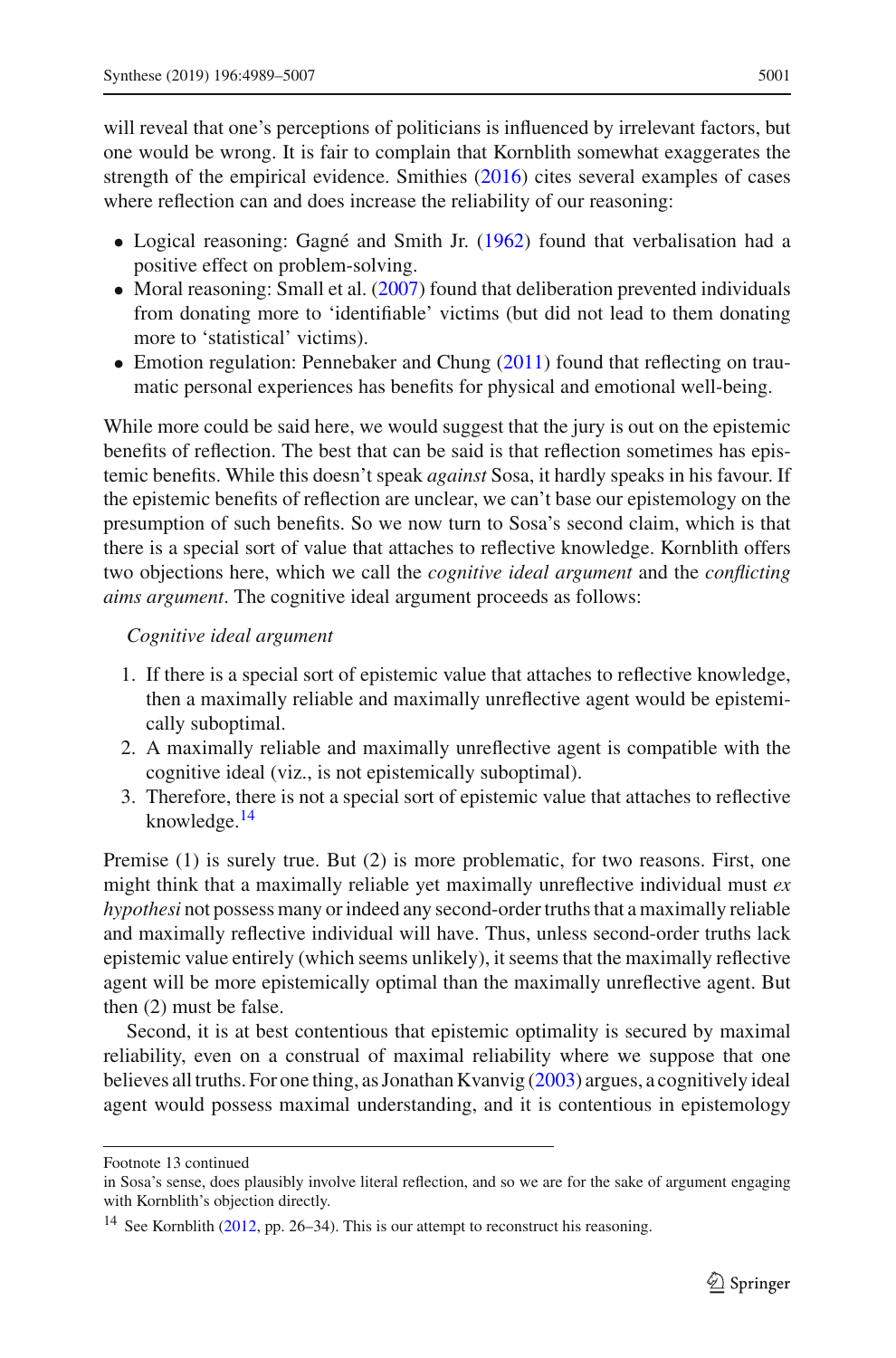whether understanding reduces to a sum total of knowledge, or whether it requires in addition a kind of grasping condition—or perhaps other kinds of cognitive features that are not themselves secured simply through reliable believing, or for that matter through garden variety propositional knowledge.<sup>[15](#page-13-0)</sup> If these views are on the right lines, this spells serious trouble for (2).

Let's now consider Kornblith's *conflicting aims argument*:

#### *Conflicting aims argument*

- 1. Reflection often detracts rather than enhances reliability.
- 2. If (1), then aiming for reflective knowledge can put us at risk of failing to attain animal knowledge, which requires reliability.
- 3. Thus, aiming at reflective knowledge and aiming at animal knowledge are in normative conflict with one another: trying to achieve one may mean failing to achieve the other.<sup>[16](#page-13-1)</sup>

Setting aside Smithies' reasons for doubting (1), there is a deeper problem with this argument. It is not obvious why the conclusion is particularly troubling. Let's grant Kornblith that the aims of achieving animal and reflective knowledge may sometimes conflict. But this is symptomatic of the more general fact (not distinctive of Sosa's epistemology) that aiming for one genuine goal can put one at risk of failing to attain another. The most obvious instance of this phenomenon in epistemology is the twin injunctions that characterize the truth aim: to try to believe truths and to avoid believing falsehoods. Trying to achieve one aim puts one at risk of failing to achieve the other.<sup>[17](#page-13-2)</sup> Thus, the conflicting aims argument risks overgeneralizing.

Summarising, while Kornblith raises legitimate doubts about the empirical basis for Sosa's claim that reflection promotes reliability, this hardly spells disaster for Sosa: more empirical work is needed. When it comes to the special value of reflective knowledge, Sosa is on more secure ground. The cognitive ideal argument at best begs the question, and the conflicting aims argument falsely presupposes that epistemic goals can never come into conflict. We tentatively conclude that Sosa can ground his distinction between animal and reflective knowledge in the distinctive value of reflective knowledge.

#### *Third Way: Anti-Sceptical Import*

If the reader is not convinced that the second way works, we offer a third and final way of grounding the reflective/animal knowledge distinction. Recall Kornblith's argument that the first way of trying to ground the distinction would lead us to introduce a further category of knowledge: consultative knowledge. This is what Sosa says about the respective merits of reflection and consultation:

[W]hy put reflection above consultation? Partly, it seems to me, because the deliverances of consultation need assessing in the light of reflection in a way

<span id="page-13-0"></span><sup>&</sup>lt;sup>15</sup> For relevant discussion see Gri[m](#page-17-28)m [\(2011](#page-17-28)), Hills [\(2009](#page-17-31), [2016\)](#page-17-30) and Rigg[s](#page-17-31) (2009).

<span id="page-13-1"></span><sup>16</sup> See Kornblith [\(2012,](#page-17-9) pp. 26–34). Again, this is our attempt to reconstruct his reasoning.

<span id="page-13-2"></span><sup>&</sup>lt;[s](#page-17-32)up>17</sup> This point was made forcefully by James [\(1896\)](#page-17-32) a[n](#page-16-0)d thereafter by (among others) Alston [\(1980\)](#page-16-0), Carter et al[.](#page-17-33) [\(2016\)](#page-17-33), Falli[s](#page-17-34) [\(2005\)](#page-17-34) and Fole[y](#page-17-35) [\(1987](#page-17-35)).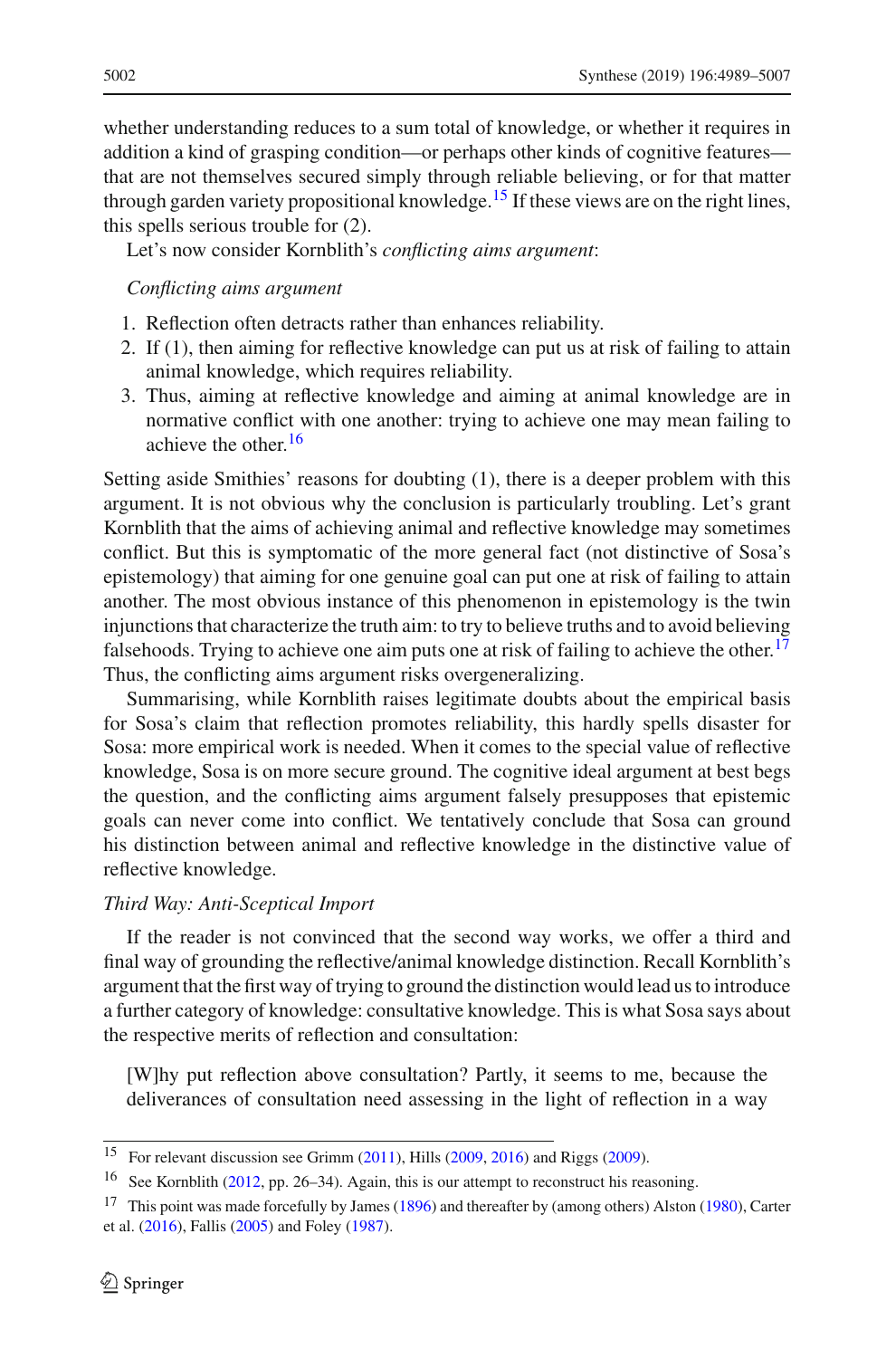that is different from how reflection is to be assessed through consultation. In the end, reflection has properly a closer, more fully determinative influence on the beliefs we form, and the deliverances of consultation bear properly only through reflection's sifting and balancing (Sos[a](#page-17-36) [\(2004](#page-17-36)), p. 291).

While this point could be developed further, there is a stronger line of argument to be found in Sosa's more recent work. One of Sosa's central arguments for his bi-level virtue epistemology is that it has the resources to respond in a satisfying way to traditional sceptical challenges. In contrast, it is hard to see how a bi-level epistemology that distinguished between consultative and non-consultative knowledge would have similar resources. Sosa [\(2007](#page-17-1), [2011](#page-17-4)) develops this thought in connection with *external world* scepticism; Sosa [\(2015,](#page-17-5) [2017](#page-17-6)) develops it in connection with *Pyrrhonian* scepticism. For simplicity we'll focus on external world scepticism.<sup>[18](#page-14-0)</sup>

Sosa is primarily concerned with *dreaming scepticism* rather than with scepticism based on evil demon or brain-in-a-vat scenarios because, in his view, the possibility that I might be dreaming is more of a threat to knowing anything about the external world than the possibility that I might be deceived by an evil demon or a brain in a vat. To see why, consider the two standard modal conditions on knowledge, safety and sensitivity:

safety: An agent S has a safe belief in a true contingent proposition p iff in most near-by possible worlds in which S believes p, p is true.

sensitivity: An agent S has a sensitive belief in a true contingent proposition p iff in the nearest possible worlds in which p is not true, S no longer believes p.

While the belief that I'm not a brain in a vat is insensitive (in a world in which I was a brain in a vat, I would still believe that I wasn't), it is safe (in all nearby worlds in which I believe I am not a brain in a vat, I'm not a brain in a vat). Thus, many epistemologists—including, at one point, Sosa (see Sos[a](#page-17-37) [1999\)](#page-17-37)—have appealed to safety in order to ward off the threat of external world scepticism. But the belief that I'm not dreaming is plausibly neither sensitive nor safe. While worlds in which I am deceived by an evil demon or a brain in a vat are *modally distant*, worlds in which I am dreaming are plausibly *modally close*. They are, as Sosa puts it, "too close for comfort, given how naturally and often we dream" (2007, p. 99). Thus, one standard response to scepticism based on evil demons or brains in a vat is toothless when it comes to dreaming scepticism.<sup>[19](#page-14-1)</sup>

Although Sosa doesn't put it this way, one way of reading him is as arguing that his bi-level epistemology is necessary if we want to endorse four plausible but mutually inconsistent claims:

<span id="page-14-0"></span><sup>18</sup> Note that the argument that engagement with Pyrrhonian scepticism forces an animal/reflective knowledge distinction is importantly different from the argument from external world scepticism. For discussion see Sosa [\(2017,](#page-17-6) chaps 1, 3).

<span id="page-14-1"></span><sup>&</sup>lt;sup>19</sup> In places Sosa embraces a novel account of dreaming as imagining to deal with dreaming scepticism (e.g., 2007, chap. 1, 2017, chap. 2). However, he also appeals to his bi-level virtue epistemology to do the same job (e.g. 2007, chap. 2). It is unclear why Sosa pursues both solutions. Perhaps the thought is that we don't want our epistemology to be hostage to the best account of dreaming.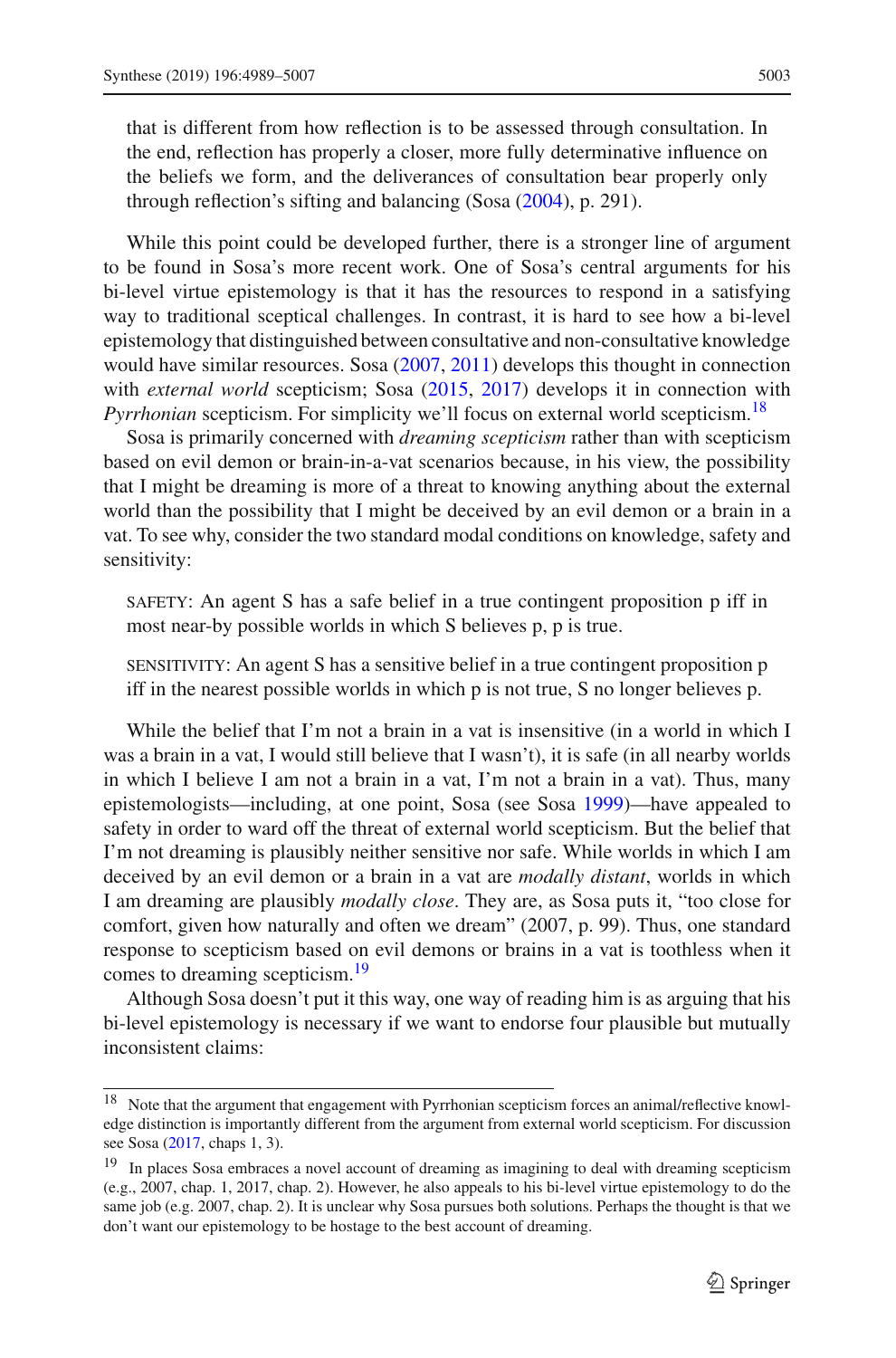- (i) The dream scenario is modally close.
- (ii) We know (in some sense) a lot of things about the external world.
- (iii) Barney (in some sense) doesn't know that he is looking at a barn.
- (iv) Knowledge (in some sense) requires safety.

Assume that there is no distinction between animal and reflective knowledge. There is only knowledge *simpliciter*. If [following (iv)] we want to put a safety condition on knowledge *simpliciter* then, while we can [following (iii)] explain why it is so plausible that Barney doesn't know that he is looking at a barn despite having an apt belief (his belief is unsafe given the modal proximity of error), we are thereby forced to say that all subjects who have apt but unsafe beliefs lack knowledge. But, if [following (i)] the dream scenario is modally close, it follows that the vast majority of our beliefs are unsafe, and so we know very little about the external world.<sup>20</sup>

What happens if we reject this assumption? We can now say that Barney has animal knowledge, where animal knowledge is just apt belief, and a belief can be apt yet unsafe. Because one can have animal knowledge even if one's belief is unsafe, dreaming scepticism is no threat to our animal knowledge. But we can also say that Barney lacks reflective knowledge, where reflective knowledge secures the safety of the relevant first-order belief. $2<sup>1</sup>$  Thus, we can accept (i), and clarified versions of  $(ii)$ – $(iv)$ :

- (ii\*) We have lots of animal knowledge about the external world.<sup>[22](#page-15-2)</sup>
- (iii\*) Barney lacks reflective knowledge (though has animal knowledge).
- (iv\*) Reflective knowledge ensures that the relevant first-order belief is safe.

If this is right, then one basis for Sosa's reflective/animal knowledge distinction is that failing to make it leaves one in serious philosophical trouble. If one doesn't distinguish between reflective/animal knowledge, one can't endorse (i)–(iv); if one does, one can endorse (a version of) (i)–(iv).

In this respect the basis for Sosa's distinction is similar to Ryle's [\(1945](#page-17-38), [1949\)](#page-17-39) basis for distinguishing between knowing-how and knowing-that. Ryle's thought was that, unless we distinguish between knowing-how and knowing-that, we will be faced with an intractable regress. Assume, for reductio, that knowing-how is a kind of knowingthat. On this assumption, if a pupil knows how to reason in accordance with modus ponens, this must be in virtue of knowing some fact(s) (e.g. about what must follow from what). But, Ryle insists, one may know such facts without knowing how to draw the required inferences, and familiar Carrollian considerations show that one can't close this gap simply by adding further facts to the student's body of knowledge. Ryle concluded that knowing-how can't be a kind of knowing-that. Rather, knowing-how is a matter of possessing a sort of *ability*. [23](#page-15-3)

<span id="page-15-0"></span><sup>&</sup>lt;sup>20</sup> That is, if we assume some form of the closure principle (roughly: if S knows that p, and that p entails q, then S is in a position to know that q).

<span id="page-15-1"></span><sup>&</sup>lt;sup>21</sup> We outlined why reflective knowledge secures first-order safety in §3. See Sosa [\(2017,](#page-17-6) pp. 76, 88) for further discussion of first- and second-order safety.

<span id="page-15-2"></span><sup>&</sup>lt;sup>22</sup> Sos[a](#page-17-2) [\(2009](#page-17-2)) also argues that we can have reflective knowledge about the external world. For our purposes we don't need to get into whether this argument is successful.

<span id="page-15-3"></span><sup>&</sup>lt;sup>23</sup> These points are made most forcefully in Ryle [\(1949,](#page-17-39) chap. 2). See Stanley [\(2011](#page-17-40), chap. 1) for an overview.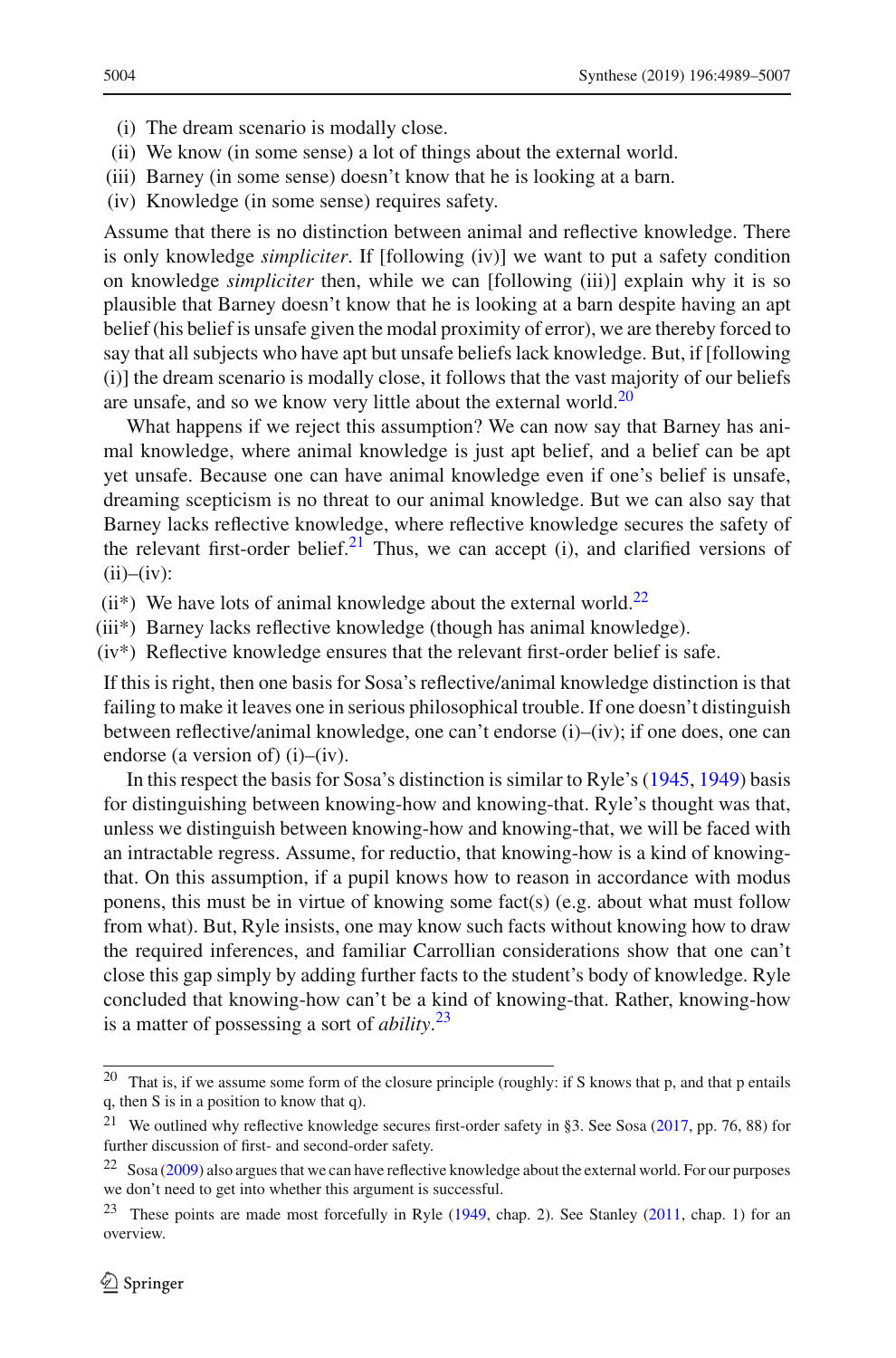Whether or not one agrees with Ryle about this, our point is just that Sosa's reason for positing the reflective/animal knowledge distinction is similar. For Ryle, failing to distinguish between knowing-how and knowing-that leaves us unable to make sense of what is involved in reasoning in accordance with rules. For Sosa, failing to distinguish between reflective and animal knowledge forces us to choose between several individually plausible but jointly incompatible claims. In each case, the motivation is that the distinction is needed to solve a philosophical problem. Unless Kornblith can show that the consultative/non-consultative knowledge distinction does similar work, we should resist the invitation to lump Sosa's distinction in with the others.

### **6 Conclusions**

We have argued—contra Kornblith—that Sosa's distinction between reflective and animal knowledge satisfies the three adequacy conditions:

- It is part (indeed, a crucial part) of a plausible more general epistemological picture.
- It does not boil down to the familiar distinction between knowing (that p) and knowing that you know (that p).
- It is worth drawing insofar as it is based on the distinctive value of reflective knowledge, and the anti-sceptical import of a bi-level epistemology.

Of course, more work would need to be done to establish the overall plausibility of Sosa's epistemological picture—we have only addressed a worry about Sosa's treatment of fake barn cases. But, given the central importance of Sosa's work to contemporary epistemology, we can conclude that we all have reason to take the idea that there is an important difference between human and animal knowledge seriously.

**Acknowledgements** We would like to thank two anonymous reviewers for *Synthese* and audience members in Leuven. McKenna's work on this paper was assisted by funding from the ERC Advanced Grant Project "The Emergence of Relativism" (Grant No. 339382).

**Open Access** This article is distributed under the terms of the Creative Commons Attribution 4.0 International License [\(http://creativecommons.org/licenses/by/4.0/\)](http://creativecommons.org/licenses/by/4.0/), which permits unrestricted use, distribution, and reproduction in any medium, provided you give appropriate credit to the original author(s) and the source, provide a link to the Creative Commons license, and indicate if changes were made.

### **References**

- <span id="page-16-4"></span>Alfano, M. (2012). Expanding the situationist challenge to responsibilist virtue epistemology. *Philosophical Quarterly*, *62*(247), 223–49.
- <span id="page-16-5"></span>Alfano, M. (2014). Extending the situationist challenge to reliabilism about inference. In A. Fairweather & O. Flanagan (Eds.), *Virtue epistemology naturalized: Bridges between virtue epistemology and philosophy of science* (pp. 103–22). Synthese Library. New York: Springer.

<span id="page-16-0"></span>Alston, W. (1980). Level-confusions in epistemology. *Midwest Studies in Philosophy*, *5*(1), 135–50.

<span id="page-16-2"></span>Bengson, J., & Moffett, M. A. (2011). Nonpropositional intellectualism. In J. Bengson & M. A. Moffett (Eds.), *Knowing how* (pp. 161–195). Oxford: Oxford University Press.

<span id="page-16-3"></span>Benton, M. (2017). Epistemology personalized. *Philosophical Quarterly*, *67*(269), 813–834.

<span id="page-16-1"></span>Blouw, P., Buckwalter, W., & Turri, J. (2017). Gettier cases: A taxonomy. In R. Borges, C. de Almeida, & P. Klein (Eds.), *Explaining knowledge: New essays on the gettier problem* (pp. 242–252). Oxford University Press.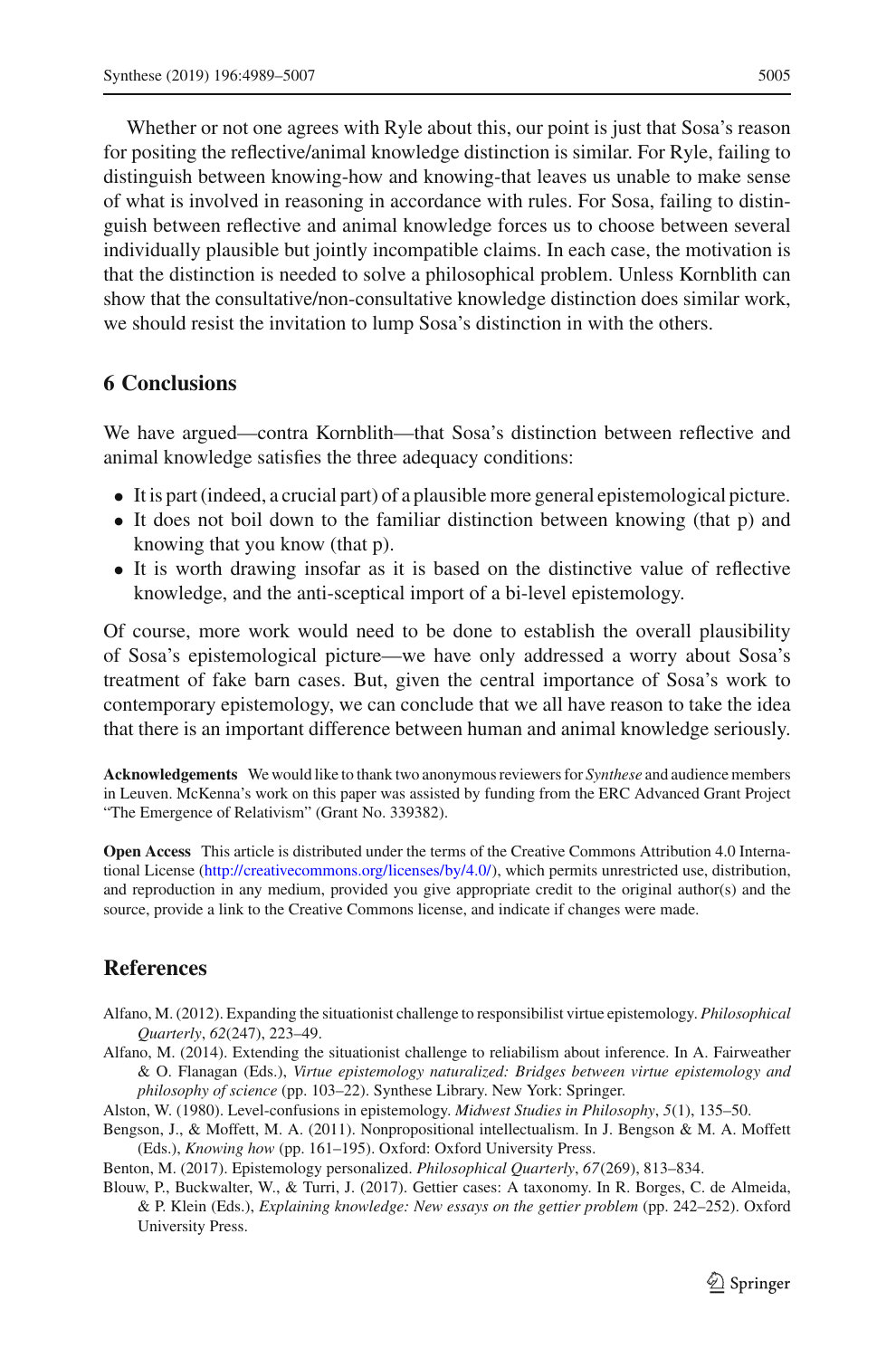<span id="page-17-33"></span>Carter, J. A., Jarvis, B., & Rubin, K. (2016). Belief without credence. *Synthese*, *193*(8), 2323–51.

- <span id="page-17-15"></span>Colaco, D., Buckwalter, W., Stich, S., & Machery, E. (2014). Epistemic intuitions in fake-barn thought experiments. *Episteme*, *11*(2), 199–212.
- <span id="page-17-34"></span>Fallis, D. (2005). Epistemic value theory and social epistemology. *Episteme*, *2*(3), 177–88.
- <span id="page-17-11"></span>Fernandez, M. Á. (2016). *Performance epistemology: Foundations and applications*. Oxford: Oxford University Press.
- <span id="page-17-35"></span>Foley, R. (1987). *The theory of epistemic rationality*. Cambridge: Harvard University Press.
- <span id="page-17-24"></span>Gagné, R. M., & Smith, E. C, Jr. (1962). A study of the effects of verbalization on problem solving. *Journal of Experimental Psychology*, *63*(1), 12–18.
- <span id="page-17-18"></span>Ginet, C. (1975). *Knowledge, perception, and memory*. Dordrecht: D. Reidel.
- <span id="page-17-19"></span>Goldman, A. I. (1979). What is justified belief? In E. Sosa & J. Kim (Eds.), *Epistemology. An anthology* (pp. 340–353). Oxford: Blackwell.
- <span id="page-17-12"></span>Greco, D. (2014). Could kk be ok? *Journal of Philosophy*, *111*(4), 169–97.
- <span id="page-17-28"></span>Grimm, S. R. (2011). Understanding. In S. Bernecker & D. Pritchard (Eds.), *The Routledge companion to epistemology* (pp. 84–94). Abingdon: Routledge.
- <span id="page-17-29"></span>Hills, A. (2009). Moral testimony and moral epistemology. *Ethics*, *120*(1), 94–127.
- <span id="page-17-30"></span>Hills, A. (2016). Understanding why. *Noûs*, *50*(4), 661–88.
- <span id="page-17-13"></span>Hintikka, J. (1962). *Knowledge and belief*. Ithaca: Cornell University Press.
- <span id="page-17-32"></span>James, W. (1896). *The will to believe: And other essays in popular philosophy*. Harlow: Longmans, Green.
- <span id="page-17-7"></span>Kornblith, H. (2004). Sosa on human and animal knowledge. In J. Greco (Ed.), *Ernest sosa and his critics* (pp. 126–134). Hoboken: Wiley.
- <span id="page-17-8"></span>Kornblith, H. (2009). Sosa in perspective. *Philosophical Studies*, *144*(1), 127–36.
- <span id="page-17-9"></span>Kornblith, H. (2012). *On reflection*. Oxford: Oxford University Press.
- <span id="page-17-27"></span>Kvanvig, J. (2003). *The value of knowledge and the pursuit of understanding*. Cambridge: Cambridge University Press.
- <span id="page-17-14"></span>Lewis, D. (1969). *Convention: A philosophical study*. Cambridge: Harvard University Press.
- Mi, C., & Ryan, S. forthcoming. Skilful reflection as a master virtue. *Synthese*.
- <span id="page-17-22"></span>Moore, G. E. (1959). *Four forms of scepticism. In philosophical papers*. London: George Allen and Unwin.
- <span id="page-17-26"></span>Pennebaker, J. W., & Chung, C. K. (2011). Expressive writing: Connections to physical and mental health. In H. S. Friedman (Ed.), *Oxford handbook of health psychology* (pp. 417–37). New York: Oxford University Press.
- <span id="page-17-21"></span>Perrine, T. (2014). Against Kornblith against reflective knowledge. *Logos and Episteme*, *5*(3), 351–60.
- <span id="page-17-17"></span>Pritchard, D. (2012). Anti-luck virtue epistemology. *Journal of Philosophy*, *109*(3), 247–79.
- <span id="page-17-31"></span>Riggs, W. (2009). Understanding, knowledge and the meno requirement. In A. Haddock, A. Millar, & D. Pritchard (Eds.), *Epistemic value* (pp. 331–38). Oxford: Oxford University Press.
- <span id="page-17-20"></span>Russell, B. (1910). Knowledge by acquaintance and knowledge by description. *Proceedings of the Aristotelian Society*, *11*(5), 108–28.
- <span id="page-17-38"></span>Ryle, G. (1945). Knowing how and knowing that. *Proceedings of the Aristotelian Society*, *46*, 1–16.
- <span id="page-17-39"></span>Ryle, G. (1949). *The concept of mind*. London: Hutchinson & Co.
- <span id="page-17-25"></span>Small, D. A., Loewenstein, G., & Slovic, P. (2007). Sympathy and callousness: The impact of deliberative thought on donations to identifiable and statistical victims. *Organizational Behavior and Human Decision Processes*, *102*(2), 143–53.
- <span id="page-17-23"></span>Smithies, D. (2016). Reflection on: On reflection. *Analysis*, *76*(1), 55–69.
- <span id="page-17-0"></span>Sosa, E. (1991). *Knowledge in perspective*. Cambridge: Cambridge University Press.
- <span id="page-17-10"></span>Sosa, E. (1997). Reflective knowledge in the best circles. *Journal of Philosophy*, *94*(8), 410–30.
- <span id="page-17-37"></span>Sosa, E. (1999). How to defeat opposition to moore. *Philosophical Perspectives*, *13*(s13), 137–49.
- <span id="page-17-36"></span>Sosa, E. (2004). Replies. In J. Greco (Ed.), *Ernest Sosa and his critics*. Oxford: Blackwell.
- <span id="page-17-1"></span>Sosa, E. (2007). *A virtue epistemology: Apt belief and reflective knowledge* (Vol. I). Oxford: Oxford University Press.
- <span id="page-17-2"></span>Sosa, E. (2009). *Reflective knowledge: Apt belief and reflective knowledge* (Vol. II). Oxford: Oxford University Press.
- <span id="page-17-3"></span>Sosa, E. (2010). How competence matters in epistemology. *Philosophical Perspectives*, *24*(1), 465–75.
- <span id="page-17-4"></span>Sosa, E. (2011). *Knowing full well*. Princeton, NJ: Princeton University Press.
- <span id="page-17-5"></span>Sosa, E. (2015). *Judgment and agency*. Oxford: Oxford University Press.
- <span id="page-17-6"></span>Sosa, E. (2017). *Epistemology*. Princeton: Princeton University Press.
- <span id="page-17-40"></span>Stanley, J. (2011). *Know how*. Oxford: Oxford University Press.
- <span id="page-17-16"></span>Turri, J. (2017). Knowledge attributions in iterated fake barn cases. *Analysis*, *77*(1), 104–115.